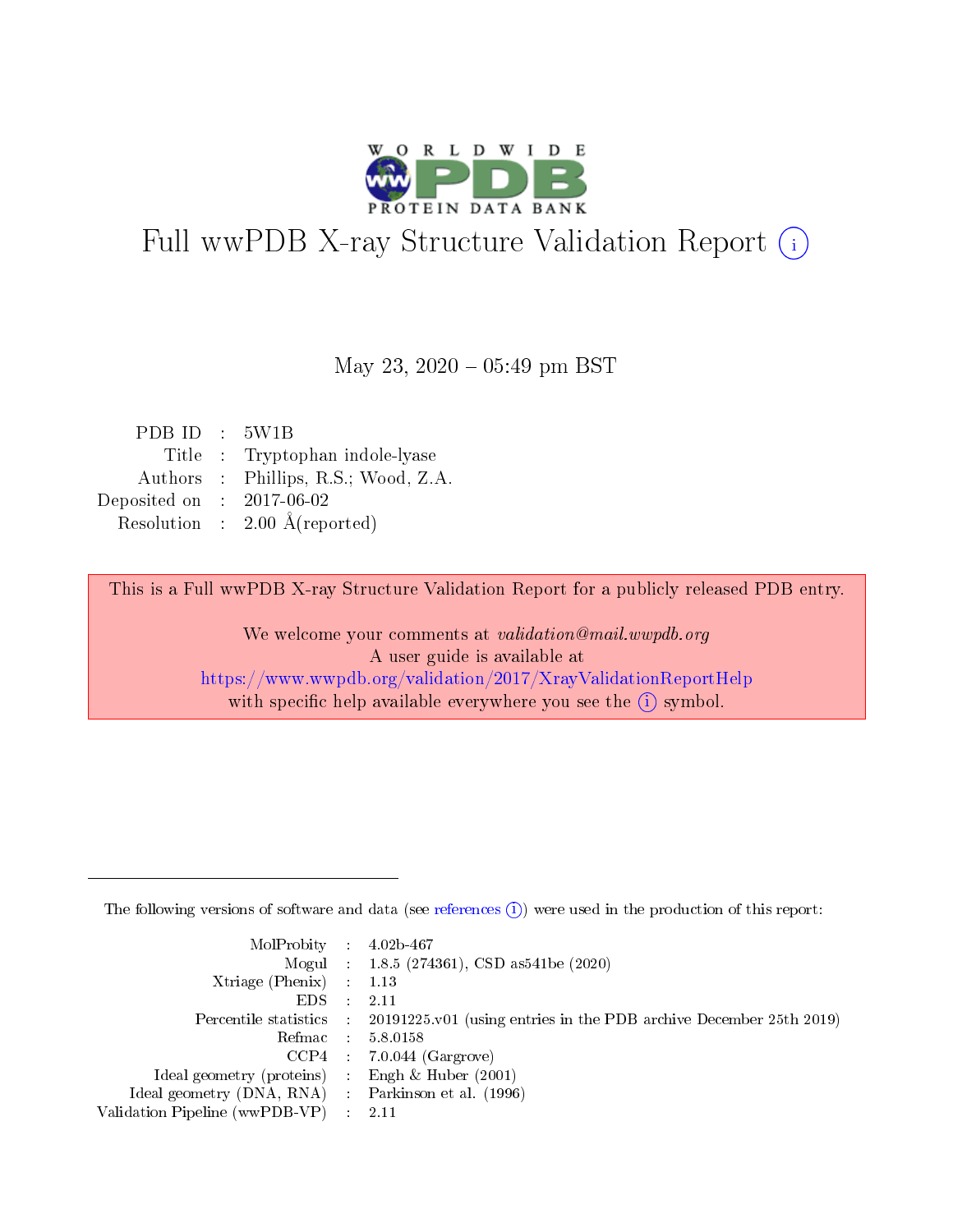## 1 [O](https://www.wwpdb.org/validation/2017/XrayValidationReportHelp#overall_quality)verall quality at a glance  $(i)$

The following experimental techniques were used to determine the structure: X-RAY DIFFRACTION

The reported resolution of this entry is 2.00 Å.

Percentile scores (ranging between 0-100) for global validation metrics of the entry are shown in the following graphic. The table shows the number of entries on which the scores are based.



| Metric                | Whole archive        | Similar resolution                                             |  |  |
|-----------------------|----------------------|----------------------------------------------------------------|--|--|
|                       | $(\#\text{Entries})$ | $(\#\text{Entries}, \, \text{resolution range}(\textup{\AA}))$ |  |  |
| $R_{free}$            | 130704               | $8085(2.00-2.00)$                                              |  |  |
| Clashscore            | 141614               | $9178(2.00-2.00)$                                              |  |  |
| Ramachandran outliers | 138981               | $9054(2.00-2.00)$                                              |  |  |
| Sidechain outliers    | 138945               | $9053(2.00-2.00)$                                              |  |  |
| RSRZ outliers         | 127900               | $7900(2.00-2.00)$                                              |  |  |

The table below summarises the geometric issues observed across the polymeric chains and their fit to the electron density. The red, orange, yellow and green segments on the lower bar indicate the fraction of residues that contain outliers for  $>=3, 2, 1$  and 0 types of geometric quality criteria respectively. A grey segment represents the fraction of residues that are not modelled. The numeric value for each fraction is indicated below the corresponding segment, with a dot representing fractions  $\epsilon=5\%$  The upper red bar (where present) indicates the fraction of residues that have poor fit to the electron density. The numeric value is given above the bar.

| Mol | Chain  | $\mid$ Length | Quality of chain |     |
|-----|--------|---------------|------------------|-----|
|     | А      | 467           | 7%<br>88%        | 12% |
|     | B      | 467           | 3%<br>88%        | 11% |
|     | $\cap$ | 467           | 3%<br>87%        | 13% |
|     |        | 467           | 8%<br>88%        | 12% |

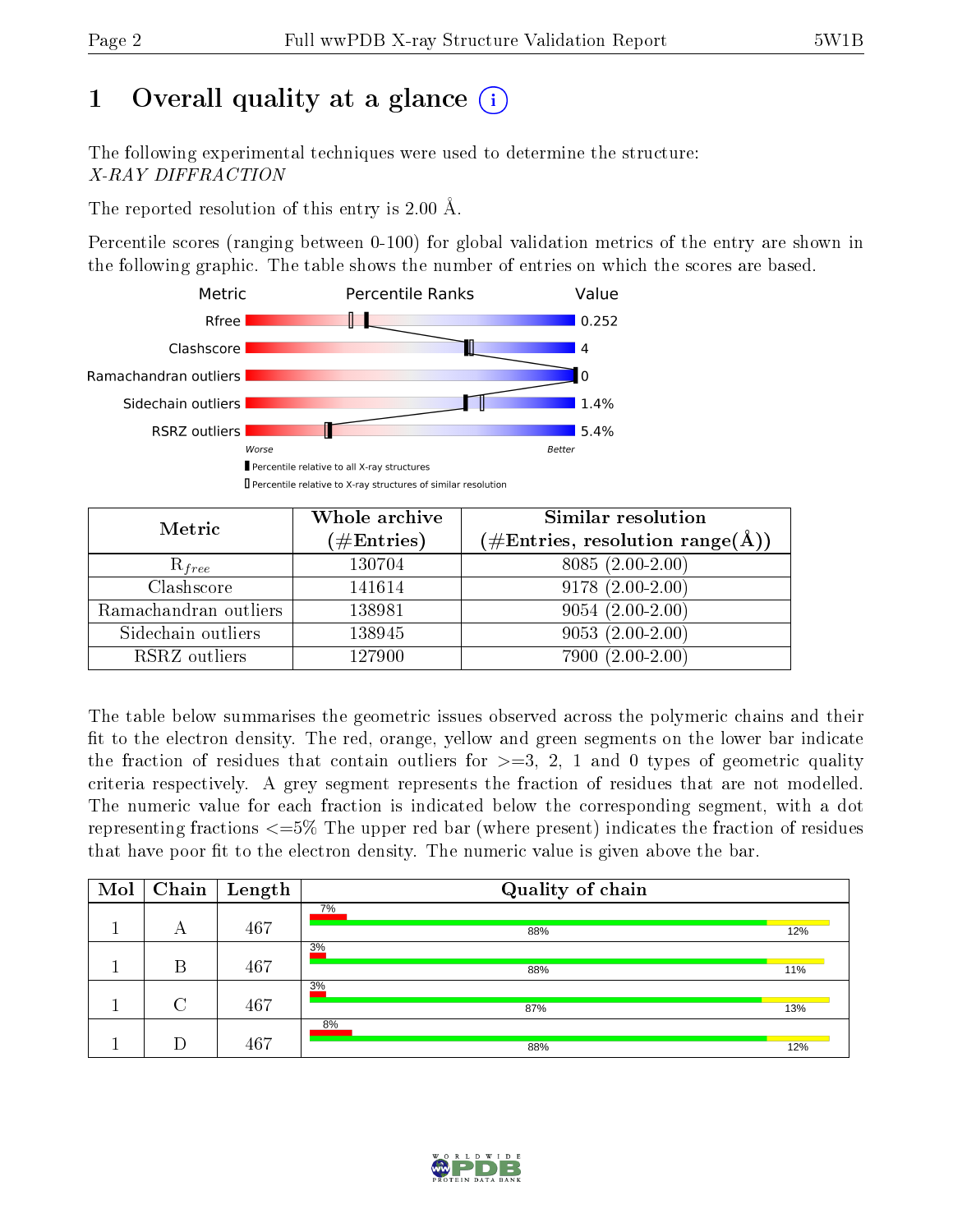## 2 Entry composition (i)

There are 3 unique types of molecules in this entry. The entry contains 15641 atoms, of which 0 are hydrogens and 0 are deuteriums.

In the tables below, the ZeroOcc column contains the number of atoms modelled with zero occupancy, the AltConf column contains the number of residues with at least one atom in alternate conformation and the Trace column contains the number of residues modelled with at most 2 atoms.

| Mol | Chain | Residues |       | Atoms         |     |                    |   | ZeroOcc | $\mathbf{AltConf} \mid \mathbf{Trace}$ |                  |  |
|-----|-------|----------|-------|---------------|-----|--------------------|---|---------|----------------------------------------|------------------|--|
|     | А     | 466      | Total | $\mathbf C$   | N   |                    | Ρ | S       | 0                                      | $\left( \right)$ |  |
|     |       |          | 3703  | 2362          | 628 | 694                |   | -18     |                                        |                  |  |
|     | В     | 466      | Total | C             | N   | $\left( \ \right)$ |   |         | 0                                      | $\left( \right)$ |  |
|     |       |          | 3703  | 2362          | 628 | 694                |   | -18     |                                        |                  |  |
|     | C     | 466      | Total | $\mathbf C$   | N   | $\left( \ \right)$ |   | S       | $\left( \right)$                       |                  |  |
|     |       |          | 3710  | 2366          | 629 | 696                |   | 18      |                                        |                  |  |
|     |       | 466      | Total | $\mathcal{C}$ | Ν   | $\left( \right)$   | Ρ | S       |                                        |                  |  |
|     |       |          | 3703  | 2362          | 628 | 694                |   | 18      | 0                                      | 0                |  |

Molecule 1 is a protein called Tryptophanase.

• Molecule 2 is POTASSIUM ION (three-letter code: K) (formula: K).

|  | Mol   Chain   Residues | Atoms   | ZeroOcc   AltConf |
|--|------------------------|---------|-------------------|
|  |                        | Total K |                   |
|  |                        | Total K |                   |

Molecule 3 is water.

| Mol | Chain | Residues | Atoms                                   | ZeroOcc   AltConf |  |
|-----|-------|----------|-----------------------------------------|-------------------|--|
| 3   | А     | 190      | Total<br>$\rm{O}$<br>190<br>190         |                   |  |
| 3   | В     | 227      | Total<br>$\left( \right)$<br>227<br>227 |                   |  |
| 3   | C     | 200      | Total<br>$\left($<br>200<br>200         |                   |  |
| 3   |       | 201      | Total<br>$\left($<br>201<br>201         |                   |  |

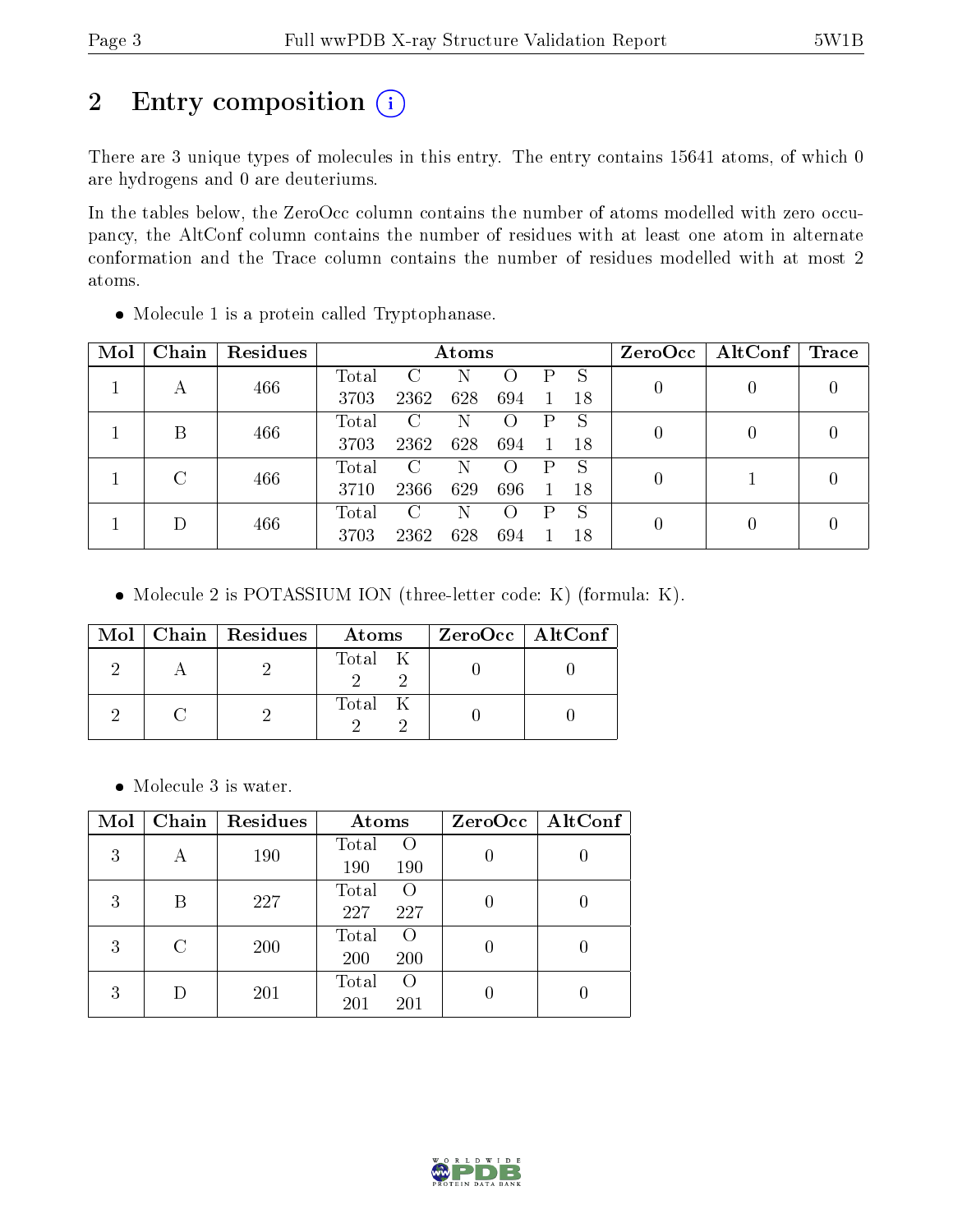## 3 Residue-property plots  $(i)$

These plots are drawn for all protein, RNA and DNA chains in the entry. The first graphic for a chain summarises the proportions of the various outlier classes displayed in the second graphic. The second graphic shows the sequence view annotated by issues in geometry and electron density. Residues are color-coded according to the number of geometric quality criteria for which they contain at least one outlier: green  $= 0$ , yellow  $= 1$ , orange  $= 2$  and red  $= 3$  or more. A red dot above a residue indicates a poor fit to the electron density (RSRZ  $> 2$ ). Stretches of 2 or more consecutive residues without any outlier are shown as a green connector. Residues present in the sample, but not in the model, are shown in grey.



• Molecule 1: Tryptophanase

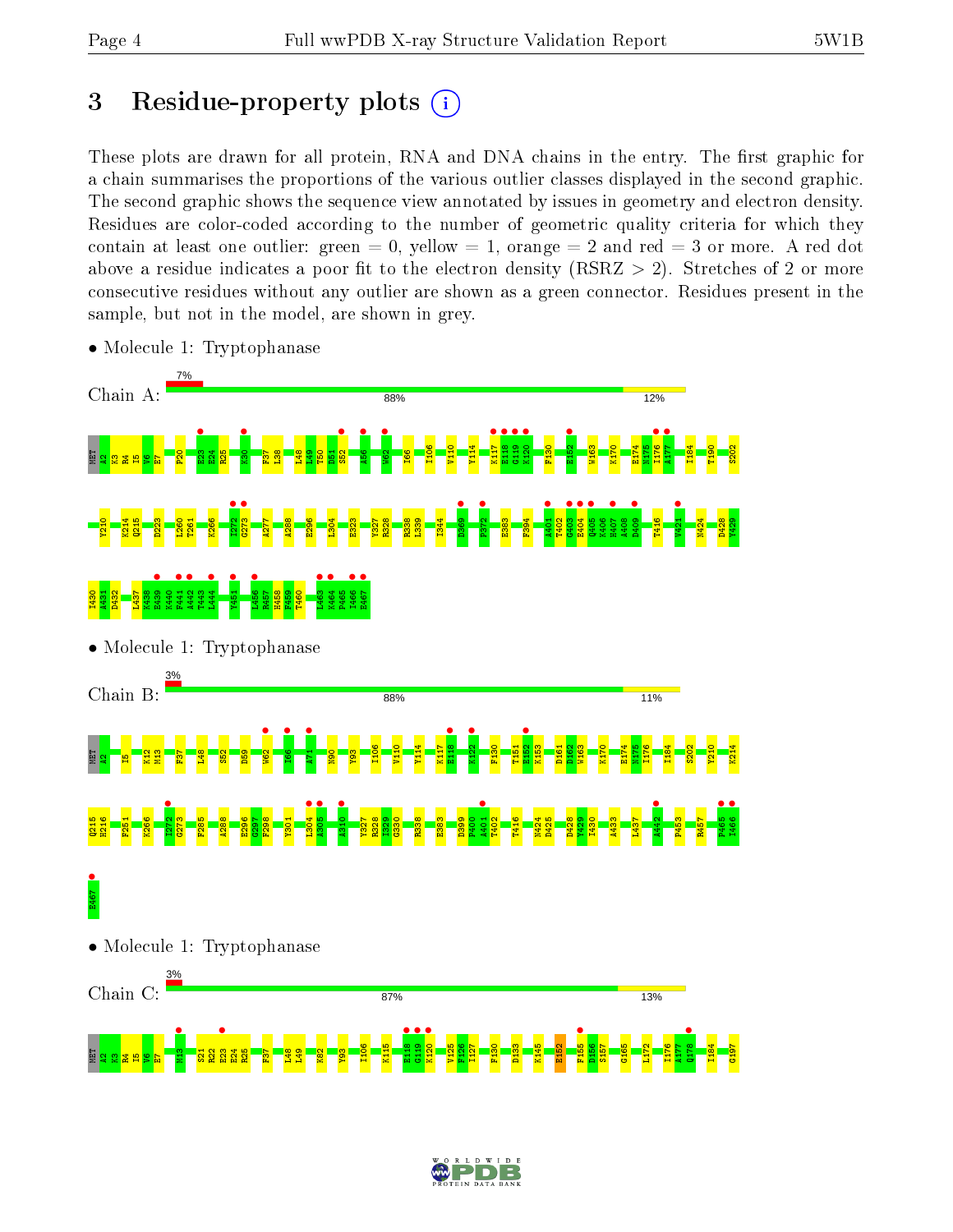# V201 Y210 K214 I218 Y256 L260 I272 • G273 A277 F285 E296 L304 Y327 R328 I329 G330 K333 L339 I344 F356 E383 R387 L396 P400 • A401 T402 H407 • T416 D425 D428 Y429 I430 L437 K438 E439 • E448 • P453 P454 V455 L456 R457 I466 • E467 •

• Molecule 1: Tryptophanase



D W I D E

 $\frac{1}{2467}$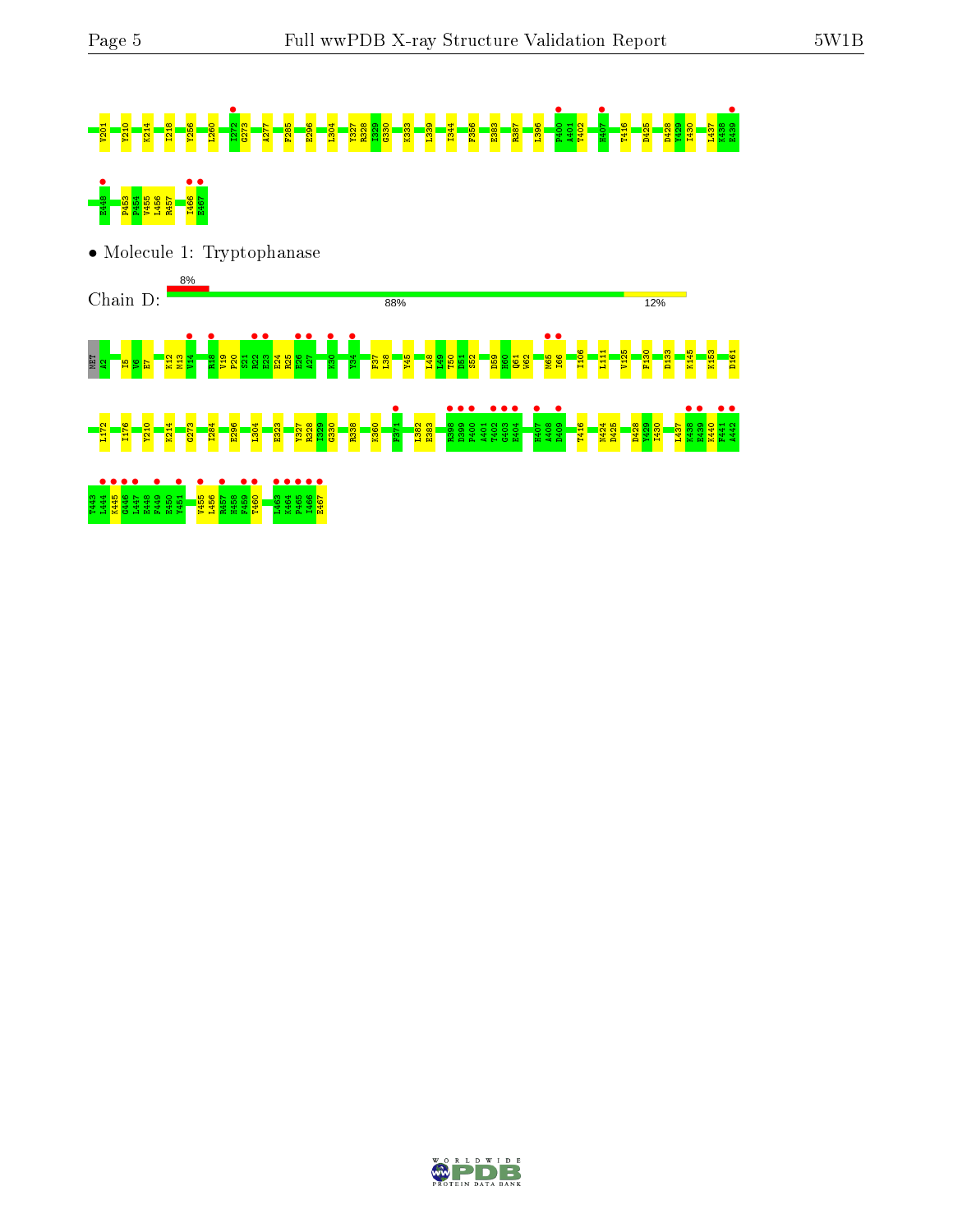## 4 Data and refinement statistics  $(i)$

| Property                                                             | Value                                             | Source     |
|----------------------------------------------------------------------|---------------------------------------------------|------------|
| Space group                                                          | P 2 21 21                                         | Depositor  |
| Cell constants                                                       | $62.78\text{\AA}$ 152.58Å 205.01Å                 | Depositor  |
| a, b, c, $\alpha$ , $\beta$ , $\gamma$                               | $90.00^\circ$<br>$90.00^{\circ}$<br>$90.00^\circ$ |            |
| Resolution $(A)$                                                     | $48.58 - 2.00$                                    | Depositor  |
|                                                                      | $48.59 - 2.00$                                    | <b>EDS</b> |
| $\%$ Data completeness                                               | $96.6$ $(48.58 - 2.00)$                           | Depositor  |
| (in resolution range)                                                | 84.7 (48.59-2.00)                                 | <b>EDS</b> |
| $R_{merge}$                                                          | 0.23                                              | Depositor  |
| $\mathrm{R}_{sym}$                                                   | (Not available)                                   | Depositor  |
| $\langle I/\sigma(I) \rangle^{-1}$                                   | $0.13$ (at 2.00Å)                                 | Xtriage    |
| Refinement program                                                   | PHENIX 1.12 2829                                  | Depositor  |
|                                                                      | 0.207, 0.252                                      | Depositor  |
| $R, R_{free}$                                                        | $0.207$ ,<br>0.252                                | DCC        |
| $R_{free}$ test set                                                  | 6628 reflections $(4.97\%)$                       | wwPDB-VP   |
| Wilson B-factor $(A^2)$                                              | 26.6                                              | Xtriage    |
| Anisotropy                                                           | 0.616                                             | Xtriage    |
| Bulk solvent $k_{sol}(e/\mathring{A}^3)$ , $B_{sol}(\mathring{A}^2)$ | $0.34$ , 43.2                                     | <b>EDS</b> |
| L-test for $\overline{\text{twinning}}^2$                            | $< L >$ = 0.48, $< L2 >$ = 0.30                   | Xtriage    |
| Estimated twinning fraction                                          | No twinning to report.                            | Xtriage    |
| $\overline{F_o}, \overline{F_c}$ correlation                         | 0.95                                              | <b>EDS</b> |
| Total number of atoms                                                | 15641                                             | wwPDB-VP   |
| Average B, all atoms $(A^2)$                                         | 44.0                                              | wwPDB-VP   |

Xtriage's analysis on translational NCS is as follows: The largest off-origin peak in the Patterson function is  $2.90\%$  of the height of the origin peak. No significant pseudotranslation is detected.

<sup>&</sup>lt;sup>2</sup>Theoretical values of  $\langle |L| \rangle$ ,  $\langle L^2 \rangle$  for acentric reflections are 0.5, 0.333 respectively for untwinned datasets, and 0.375, 0.2 for perfectly twinned datasets.



<span id="page-5-1"></span><span id="page-5-0"></span><sup>1</sup> Intensities estimated from amplitudes.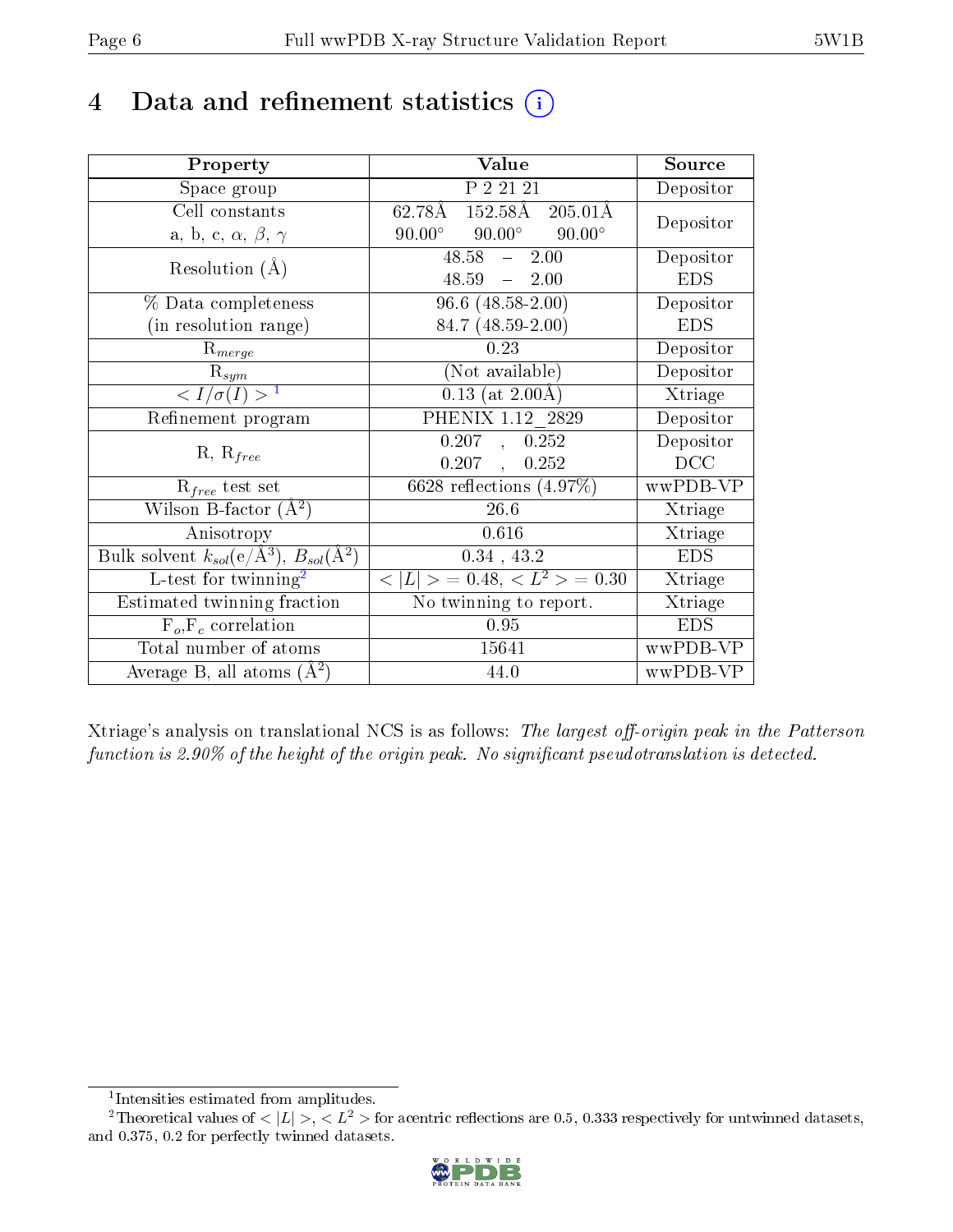## 5 Model quality  $(i)$

## 5.1 Standard geometry  $(i)$

Bond lengths and bond angles in the following residue types are not validated in this section: K, LLP

The Z score for a bond length (or angle) is the number of standard deviations the observed value is removed from the expected value. A bond length (or angle) with  $|Z| > 5$  is considered an outlier worth inspection. RMSZ is the root-mean-square of all Z scores of the bond lengths (or angles).

| Mol            | Chain  |             | Bond lengths     | Bond angles |           |  |
|----------------|--------|-------------|------------------|-------------|-----------|--|
|                |        | <b>RMSZ</b> | $\# Z  > 5$      | <b>RMSZ</b> | # $ Z >5$ |  |
| $\mathbf{1}$   | A      | 0.31        | 0/3757           | 0.50        | 0/5072    |  |
| $\mathbf{1}$   | R      | 0.30        | 0/3757           | 0.50        | 0/5072    |  |
| $\mathbf{1}$   | $\cap$ | 0.32        | 0/3764           | 0.50        | 0/5082    |  |
| $\overline{1}$ | Ð      | 0.31        | 0/3757           | 0.49        | 0/5072    |  |
| All            | Αll    | 0.31        | $^{\prime}15035$ | 0.50        | 20298     |  |

There are no bond length outliers.

There are no bond angle outliers.

There are no chirality outliers.

There are no planarity outliers.

### $5.2$  Too-close contacts  $\overline{1}$

In the following table, the Non-H and H(model) columns list the number of non-hydrogen atoms and hydrogen atoms in the chain respectively. The H(added) column lists the number of hydrogen atoms added and optimized by MolProbity. The Clashes column lists the number of clashes within the asymmetric unit, whereas Symm-Clashes lists symmetry related clashes.

| Mol |   |      | $\boxed{\text{Chain}}$   Non-H   H(model) | H(added) |    | $Clashes$   Symm-Clashes |
|-----|---|------|-------------------------------------------|----------|----|--------------------------|
|     |   | 3703 |                                           | 3667     | 29 |                          |
|     | В | 3703 |                                           | 3667     | 28 |                          |
|     | ⊖ | 3710 |                                           | 3673     | 32 |                          |
|     |   | 3703 |                                           | 3667     | 33 |                          |
| 6)  |   |      |                                           |          |    |                          |
| 2   | ∩ |      |                                           |          |    |                          |
| ົ   |   | 190  |                                           |          |    |                          |
|     | R | 227  |                                           |          |    |                          |
|     |   | 200  |                                           |          |    |                          |

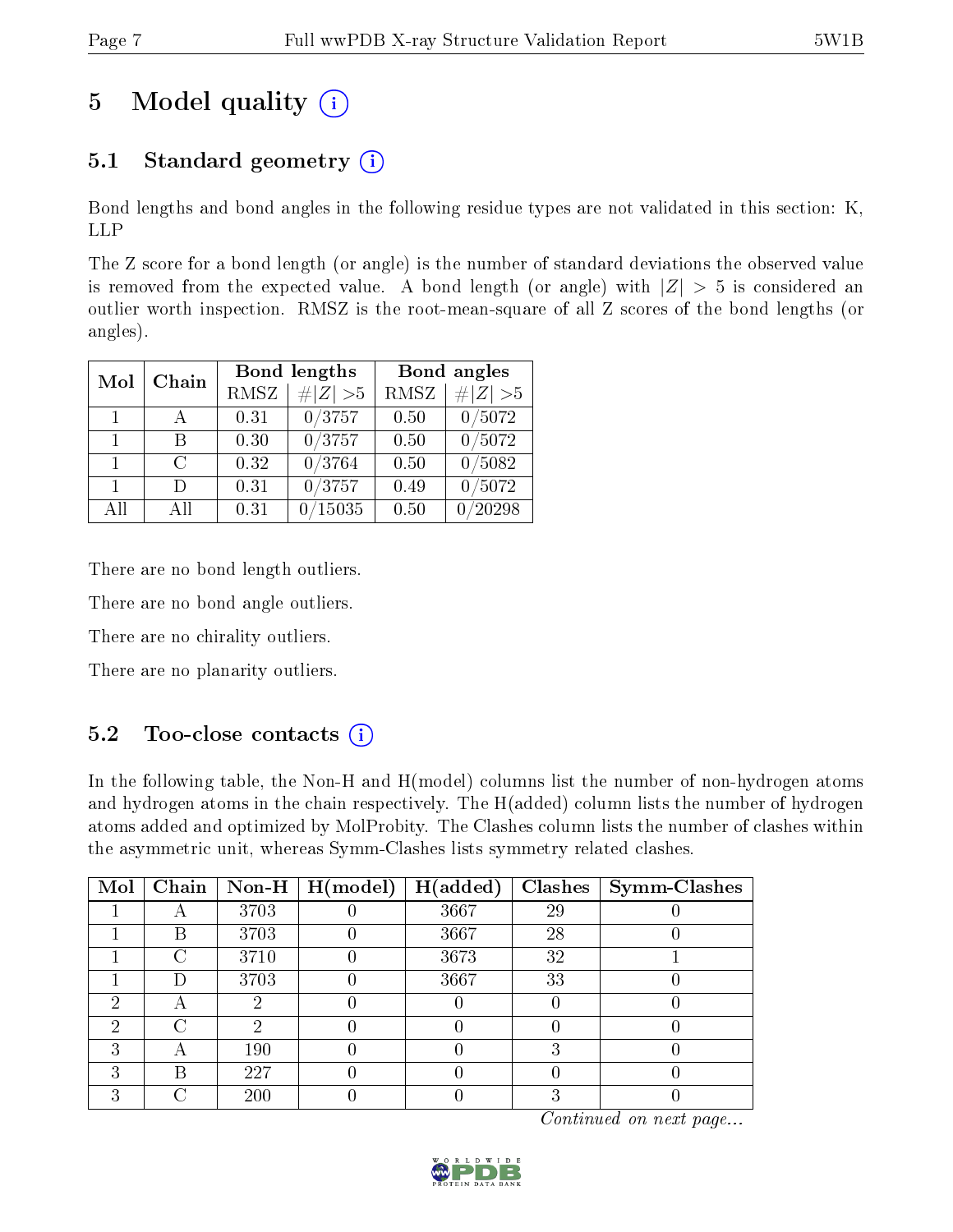Continued from previous page...

| Mol |         |       | Chain   Non-H   H(model)   H(added)   Clashes   Symm-Clashes |
|-----|---------|-------|--------------------------------------------------------------|
|     | 20      |       |                                                              |
|     | ' 564 i | 14674 |                                                              |

The all-atom clashscore is defined as the number of clashes found per 1000 atoms (including hydrogen atoms). The all-atom clashscore for this structure is 4.

All (114) close contacts within the same asymmetric unit are listed below, sorted by their clash magnitude.

| Atom-1                      | Atom-2              | Interatomic       | Clash             |
|-----------------------------|---------------------|-------------------|-------------------|
|                             |                     | distance $(A)$    | overlap $(\AA)$   |
| 1:C:115:LYS:HE3             | 1:C:120:LYS:HE3     | 1.64              | 0.79              |
| 1:B:383:GLU:HG3             | 1:B:437:LEU:HD11    | 1.67              | 0.74              |
| 1:A:ARG:NH2                 | 1: A:428: ASP:OD2   | $\overline{2.22}$ | 0.73              |
| 1:B:62:TRP:CD1              | 1: D: 13: MET: HE2  | 2.26              | 0.70              |
| $1:A:170:L\overline{YS:NZ}$ | 1:A:174:GLU:OE2     | 2.26              | 0.69              |
| 1:B:170:LYS:NZ              | 1:B:174:GLU:OE2     | 2.26              | 0.68              |
| 1:C:383:GLU:HG3             | 1:C:437:LEU:HD21    | 1.75              | 0.66              |
| 1: A: 106: ILE: HD11        | 1: A:296: GLU:HG3   | 1.77              | 0.65              |
| 1: A: 383: GLU: HG3         | 1:A:437:LEU:HD21    | 1.78              | 0.65              |
| 1:A:338:ARG:NH2             | 1:A:432:ASP:OD1     | $\overline{2.29}$ | 0.65              |
| 1:C:273:GLY:HA2             | 1:C:304:LEU:HD21    | 1.80              | 0.64              |
| 1:D:383:GLU:HG3             | 1:D:437:LEU:HD21    | 1.80              | $\overline{0.63}$ |
| 1:B:273:GLY:HA2             | 1:B:304:LEU:HD21    | 1.80              | $\overline{0.63}$ |
| 1:B:106:ILE:HD11            | 1:B:296:GLU:HG3     | 1.80              | 0.62              |
| 1:B:5:ILE:HD12              | 1:B:330:GLY:HA3     | 1.81              | $\overline{0.62}$ |
| 1:C:125:VAL:HG12            | 1:C:145:LYS:HB3     | 1.81              | 0.62              |
| 1:A:273:GLY:HA2             | 1:A:304:LEU:HD21    | 1.83              | 0.60              |
| 1:A:215:GLN:OE1             | 3:A:601:HOH:O       | 2.16              | 0.59              |
| 1:D:455:VAL:HG12            | 1:D:456:LEU:HG      | 1.84              | 0.59              |
| 1: A:3: LYS: HE3            | 1:A:5:ILE:HD11      | 1.84              | 0.59              |
| 1:C:455:VAL:HG13            | 1:C:456:LEU:HG      | 1.85              | 0.59              |
| 1:C:5:ILE:HD12              | 1:C:330:GLY:HA3     | 1.84              | 0.59              |
| 1: D: 210: TYR: CE1         | 1:D:214:LYS:HE3     | 2.39              | 0.58              |
| 1: D: 445: LYS: HG3         | 1:D:467:GLU:HB3     | 1.85              | 0.57              |
| 1:B:13:MET:HE2              | 1: D:62:TRP:CD1     | 2.40              | 0.57              |
| 1:A:176:ILE:HA              | 1: A:184: ILE: HD11 | 1.87              | 0.56              |
| 1: D: 273: GLY: HA2         | 1:D:304:LEU:HD21    | 1.86              | 0.56              |
| 1:D:5:ILE:HD12              | 1:D:330:GLY:HA3     | 1.86              | 0.56              |
| 1:D:338:ARG:NH1             | 1: D: 428: ASP: OD1 | 2.39              | $0.55\,$          |
| 1:C:333:LYS:NZ              | 3:C:610:HOH:O       | 2.39              | 0.55              |
| 1:B:13:MET:HE3              | 1: D: 13: MET: HE3  | 1.88              | 0.55              |
| 1:A:38:LEU:HD21             | 1: A:460:THR:HA     | 1.90              | 0.54              |

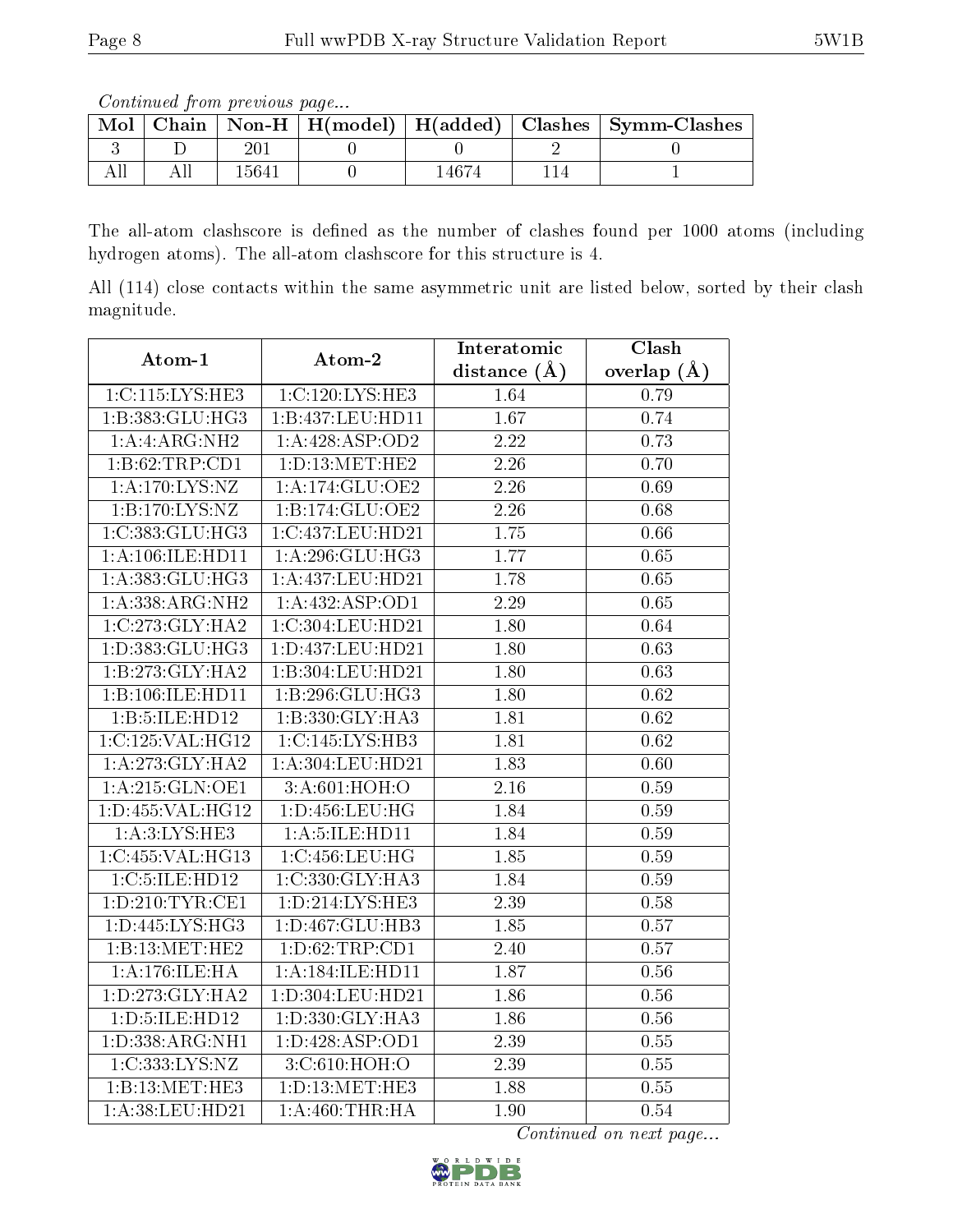| Continuati pont previous page |                     | Interatomic    | Clash           |
|-------------------------------|---------------------|----------------|-----------------|
| Atom-1                        | Atom-2              | distance $(A)$ | overlap $(\AA)$ |
| 1:C:453:PRO:HG2               | 1:C:457:ARG:HA      | 1.90           | 0.54            |
| 1: D: 48: LEU: HD11           | 1:D:430:ILE:HD13    | 1.90           | 0.54            |
| 1:B:453:PRO:HG2               | 1:B:457:ARG:HA      | 1.91           | 0.52            |
| 1: A:260:LEU:HG               | 1:A:277:ALA:HB3     | 1.91           | 0.52            |
| 1:C:22:ARG:HG2                | 1:C:25:ARG:NH2      | 2.25           | 0.52            |
| 1:D:106:ILE:HD11              | 1: D: 296: GLU: HG3 | 1.91           | 0.52            |
| 1:B:433:ALA:O                 | 1:B:437:LEU:HD13    | 2.09           | 0.52            |
| 1:B:93:TYR:HB3                | 1:B:285:PHE:CD1     | 2.44           | 0.52            |
| 1:B:338:ARG:NH1               | 1:B:428:ASP:OD1     | 2.43           | 0.51            |
| 1: A: 163: TRP: CD2           | 1: A:202: SER:HB3   | 2.46           | 0.51            |
| 1: D: 19: VAL:HG22            | 1: D: 45: TYR: CG   | 2.45           | 0.51            |
| 1:B:110:VAL:HG21              | 1:B:288:ALA:HA      | 1.94           | 0.50            |
| 1:B:90:ASN:HB2                | 1:B:251:PHE:CE1     | 2.46           | 0.50            |
| 1:D:38:LEU:HD21               | 1: D: 460: THR: HA  | 1.95           | 0.49            |
| 1:C:4:ARG:NH1                 | 1:C:428:ASP:OD2     | 2.42           | 0.48            |
| 1:B:424:ASN:ND2               | 1: D: 425: ASP: OD2 | 2.39           | 0.48            |
| 1:A:394:PHE:CZ                | 1: A:458:HIS:HA     | 2.49           | 0.48            |
| 1:C:106:ILE:HD11              | 1:C:296:GLU:HG3     | 1.94           | 0.48            |
| 1: B: 151: THR: OG1           | 1:B:153:LYS:HE2     | 2.13           | 0.48            |
| 1: A:190:THR:HA               | 1:A:223:ASP:HB3     | 1.96           | 0.48            |
| 1:D:125:VAL:HG12              | 1: D: 145: LYS: HB3 | 1.96           | 0.48            |
| 1:D:440:LYS:NZ                | 3:D:510:HOH:O       | 2.47           | 0.48            |
| 1: D: 7: GLU: HG3             | 1: D: 327: TYR: CE1 | 2.50           | 0.47            |
| 1:C:214:LYS:NZ                | 1:C:218:ILE:O       | 2.40           | 0.46            |
| 1:A:424:ASN:ND2               | 1:C:425:ASP:OD2     | 2.37           | 0.46            |
| 1:B:52:SER:HB2                | 1:B:266:LLP:HE2     | 1.97           | 0.46            |
| 1:A:7:GLU:HG3                 | 1: A:327: TYR: CZ   | 2.50           | 0.46            |
| 1: A:50:THR:HG23              | 1:A:52:SER:H        | 1.79           | 0.46            |
| 1:C:260:LEU:HG                | 1:C:277:ALA:HB3     | 1.97           | 0.46            |
| 1:A:261:THR:OG1               | 3:A:602:HOH:O       | 2.19           | 0.46            |
| 1: D: 7: GLU: HG3             | 1: D: 327: TYR: CZ  | 2.52           | 0.46            |
| 1:B:153:LYS:HD2               | 1: B:161: ASP:CG    | 2.37           | 0.45            |
| 1: D: 25: ARG: NH2            | 1:D:382:LEU:O       | 2.40           | 0.45            |
| 1:B:215:GLN:HG3               | 1:B:216:HIS:ND1     | 2.32           | 0.45            |
| 1:B:163:TRP:CD2               | 1:B:202:SER:HB3     | 2.52           | 0.45            |
| 1:C:339:LEU:HB3               | 1:C:344:ILE:HB      | 1.98           | 0.45            |
| 1: A:210:TYR:CE1              | 1:A:214:LYS:HE3     | 2.52           | 0.45            |
| 1:B:425:ASP:OD2               | 1:D:424:ASN:ND2     | 2.44           | 0.45            |
| 1: D: 153: LYS: HD2           | 1: D: 161: ASP: CG  | 2.37           | 0.45            |
| 1:A:ARG:NH1                   | 1:C:4:ARG:NH2       | 2.65           | 0.44            |
| 1:C:21:SER:OG                 | 1:C:24:GLU:HG3      | 2.16           | 0.44            |

Continued from previous page.

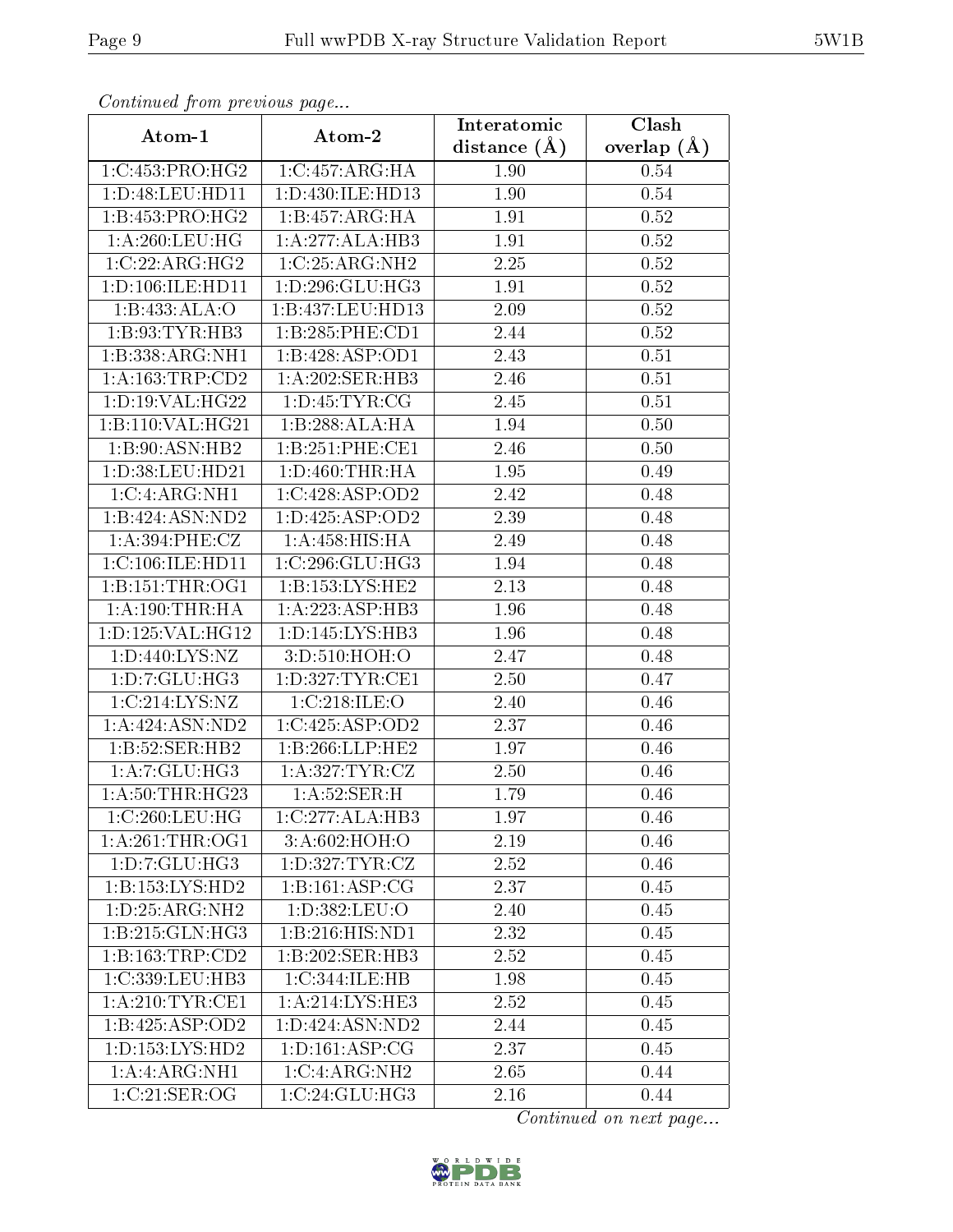| сонинией јтот ртеvious раде |                     | Interatomic    | Clash         |  |
|-----------------------------|---------------------|----------------|---------------|--|
| Atom-1                      | Atom-2              | distance $(A)$ | overlap $(A)$ |  |
| 1:D:172:LEU:O               | 1:D:176:ILE:HG12    | 2.17           | 0.44          |  |
| 1:D:20:PRO:HB2              | 1: D:24: GLU:HB2    | 1.98           | 0.44          |  |
| 1:C:7:GLU:HG3               | 1:C:327:TYR:CE1     | 2.52           | 0.44          |  |
| 1:A:110:VAL:HG21            | 1:A:288:ALA:HA      | 1.99           | 0.44          |  |
| 1: D:62:TRP:O               | 1: D:66: ILE: HG12  | 2.18           | 0.44          |  |
| 1:B:210:TYR:CE1             | 1:B:214:LYS:HE3     | 2.53           | 0.44          |  |
| 1:C:115:LYS:CE              | 1:C:120:LYS:HE3     | 2.41           | 0.44          |  |
| 1:C:466:ILE:HD11            | 3:C:661:HOH:O       | 2.18           | 0.44          |  |
| 1:C:197:GLY:HA2             | 1:C:356:PHE:CE1     | 2.53           | 0.44          |  |
| 1:D:111:LEU:HD23            | 1:D:284:ILE:HD12    | 2.00           | 0.44          |  |
| 1:A:323:GLU:H               | 1:A:323:GLU:CD      | 2.22           | 0.43          |  |
| 1: D: 50: THR: HG23         | 1: D: 52: SER:H     | 1.84           | 0.43          |  |
| 1:B:12:LYS:HD3              | 1:B:59:ASP:HB3      | 2.01           | 0.43          |  |
| 1:C:48:LEU:HD11             | 1:C:430:ILE:HD13    | 2.00           | 0.43          |  |
| 1:D:12:LYS:HD3              | 1:D:59:ASP:HB3      | 2.01           | 0.43          |  |
| 1:D:360:LYS:NZ              | 3: D: 514: HOH: O   | 2.52           | 0.43          |  |
| 1:C:127:ILE:HD11            | 1:C:184:ILE:HD12    | 2.01           | 0.43          |  |
| 1:B:298:PHE:HB3             | 1:B:301:TYR:CE2     | 2.54           | 0.42          |  |
| 1:B:48:LEU:HD11             | 1:B:430:ILE:HD13    | 1.99           | 0.42          |  |
| 1:C:93:TYR:HB3              | 1:C:285:PHE:CD1     | 2.54           | 0.42          |  |
| 1: A:402:THR:OG1            | 1: A:404: GLU:HG2   | 2.20           | 0.42          |  |
| 1:C:172:LEU:O               | 1:C:176:ILE:HG13    | 2.20           | 0.42          |  |
| 1:C:49:LEU:HD13             | 1:C:387:ARG:HG2     | 2.01           | 0.42          |  |
| 1:A:114:TYR:O               | 1:A:117:LYS:HG2     | 2.19           | 0.42          |  |
| 1:A:66:ILE:HD12             | 1:D:66:ILE:HG13     | 2.02           | 0.42          |  |
| 1: C: 165: GLY: O           | 1:C:201:VAL:HG22    | 2.20           | 0.42          |  |
| 1:Bi:114:TYR:O              | 1:B:117:LYS:HG2     | 2.20           | 0.41          |  |
| 1:D:323:GLU:CD              | 1: D: 323: GLU: H   | 2.24           | 0.41          |  |
| 1:C:210:TYR:CE1             | 1:C:214:LYS:HE3     | 2.55           | 0.41          |  |
| 1:C:152:GLU:HA              | 1:C:155:PHE:HD2     | 1.86           | 0.41          |  |
| 1: D:61: GLN:O              | 1: D:65: MET:HG3    | 2.21           | 0.41          |  |
| 1: D: 20: PRO:HG2           | 1: D: 25: ARG: HG3  | 2.03           | 0.41          |  |
| 1:A:339:LEU:HB3             | 1:A:344:ILE:HB      | 2.03           | 0.41          |  |
| 1:B:176:ILE:HA              | 1:B:184:ILE:HD11    | 2.02           | 0.41          |  |
| 1:B:399:ASP:HB3             | 1:B:402:THR:OG1     | 2.21           | 0.40          |  |
| 1:C:396:LEU:HD12            | 1:C:396:LEU:HA      | 1.93           | 0.40          |  |
| 1: A:48: LEU: HD11          | 1: A:430: ILE: HD13 | 2.04           | 0.40          |  |
| 1: A:266:LLP:H4'1           | 3:A:765:HOH:O       | 2.21           | 0.40          |  |
| 1: C:82: LYS: NZ            | 3:C:629:HOH:O       | 2.53           | 0.40          |  |
| 1:C:115:LYS:HE2             | 1:C:184:ILE:O       | 2.21           | 0.40          |  |
| 1:A:20:PRO:HG2              | 1: A:25: ARG:CG     | 2.51           | 0.40          |  |

Continued from previous page.

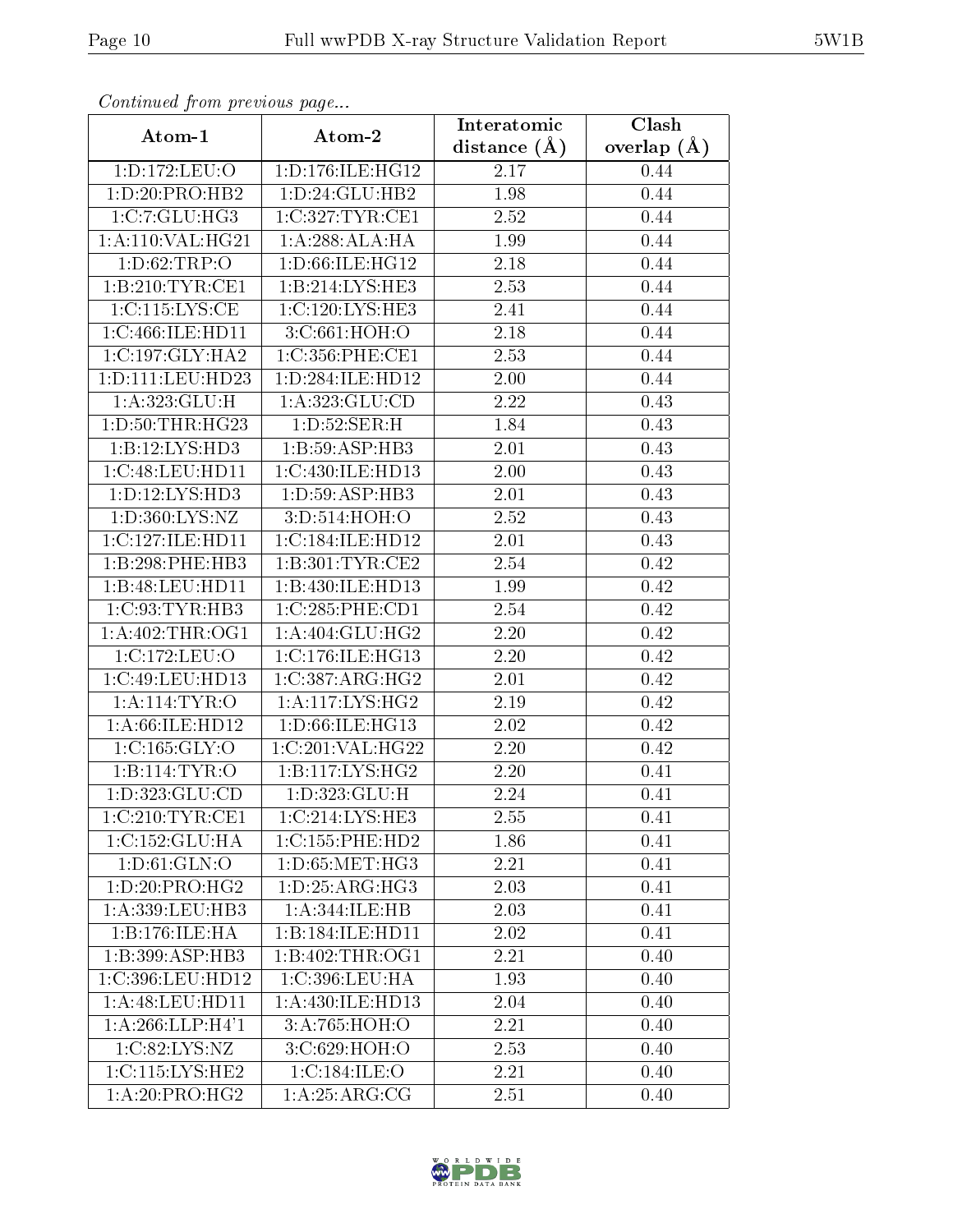All (1) symmetry-related close contacts are listed below. The label for Atom-2 includes the symmetry operator and encoded unit-cell translations to be applied.

| Atom-1         | Atom-2                              | Interatomic<br>distance $(A)$ | `lash<br>overlap (A) |
|----------------|-------------------------------------|-------------------------------|----------------------|
| 1:C:23:GLU:OE2 | 655<br>$^{\circ}$ 1:C:256:TYR:OH[1] |                               | 1.06                 |

#### 5.3 Torsion angles  $(i)$

#### 5.3.1 Protein backbone  $(i)$

In the following table, the Percentiles column shows the percent Ramachandran outliers of the chain as a percentile score with respect to all X-ray entries followed by that with respect to entries of similar resolution.

The Analysed column shows the number of residues for which the backbone conformation was analysed, and the total number of residues.

| Mol | Chain   | Analysed          | Favoured   | Allowed    | Outliers | Percentiles |                     |
|-----|---------|-------------------|------------|------------|----------|-------------|---------------------|
|     | A       | $463/467$ (99%)   | 450 (97%)  | 13(3%)     |          | 100         | $\vert$ 100 $\vert$ |
|     | B       | $463/467$ (99%)   | 450 (97%)  | $13(3\%)$  | $\Omega$ | $100\,$     | 100                 |
|     | $\rm C$ | $464/467$ (99%)   | 451 (97%)  | $13(3\%)$  |          | 100         | 100                 |
|     | D       | $463/467$ (99\%)  | 449 (97%)  | 14 $(3%)$  |          | 100         | 100                 |
| All | All     | $1853/1868$ (99%) | 1800 (97%) | 53 $(3\%)$ |          | 100         | 100                 |

There are no Ramachandran outliers to report.

#### $5.3.2$  Protein sidechains  $(i)$

In the following table, the Percentiles column shows the percent sidechain outliers of the chain as a percentile score with respect to all X-ray entries followed by that with respect to entries of similar resolution.

The Analysed column shows the number of residues for which the sidechain conformation was analysed, and the total number of residues.

| Mol | Chain          | Analysed         | Rotameric<br>Outliers |          | Percentiles |    |  |
|-----|----------------|------------------|-----------------------|----------|-------------|----|--|
|     | $\mathbf{A}$   | $384/385$ (100%) | 380 (99%)             | $4(1\%)$ | , 76 F      | 81 |  |
|     | <sup>B</sup>   | $384/385$ (100%) | 379 (99%)             | $5(1\%)$ | 69          | 74 |  |
|     | $\overline{C}$ | $385/385$ (100%) | 377 (98%)             | $8(2\%)$ | 53          | 57 |  |
|     | D              | $384/385$ (100%) | 379 (99%)             | $5(1\%)$ | 69          | 74 |  |

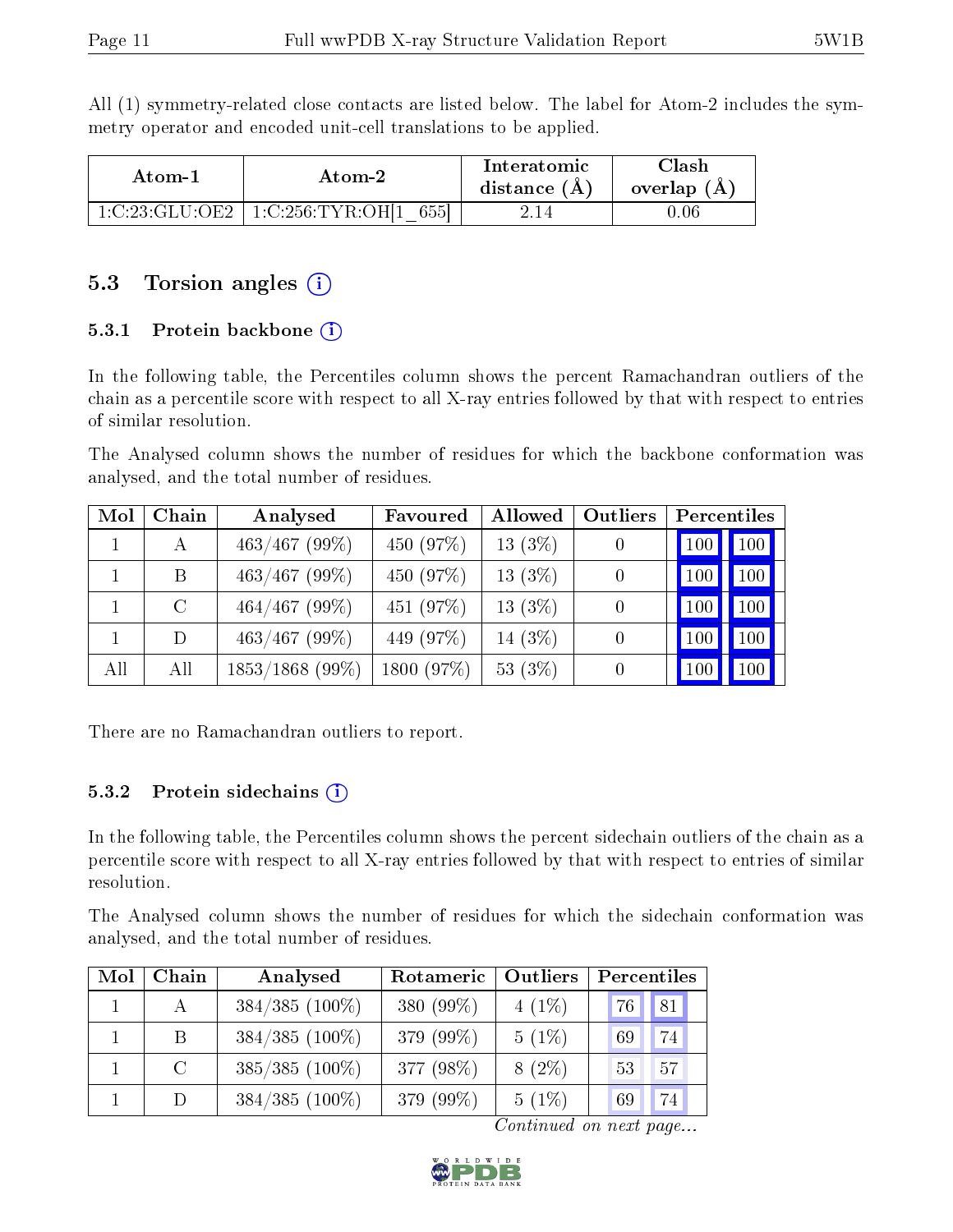Continued from previous page...

|     | $\mid$ Mol $\mid$ Chain | Analysed                                     | Rotameric   Outliers   Percentiles |  |  |
|-----|-------------------------|----------------------------------------------|------------------------------------|--|--|
| All |                         | $1537/1540$ (100\%)   1515 (99\%)   22 (1\%) |                                    |  |  |

All (22) residues with a non-rotameric sidechain are listed below:

| Mol            | $\overline{\text{Chain}}$                                                                            | Res              | Type                    |
|----------------|------------------------------------------------------------------------------------------------------|------------------|-------------------------|
| $\mathbf{1}$   | $\boldsymbol{A}$                                                                                     | 37               | PHE                     |
| $\mathbf{1}$   | $\overline{A}$                                                                                       | $\overline{1}30$ | PHE                     |
| $\mathbf{1}$   | $\overline{A}$                                                                                       | 328              | ARG                     |
| $\overline{1}$ | $\overline{A}$                                                                                       | $\overline{416}$ | THR                     |
| $\overline{1}$ | $\overline{\mathbf{B}}$                                                                              | $\overline{37}$  | PHE                     |
| $\mathbf{1}$   | $\overline{\mathrm{B}}$                                                                              | 130              | PHE                     |
| $\mathbf{1}$   | $\overline{\mathrm{B}}$                                                                              | 327              | $\overline{\text{TYR}}$ |
| $\mathbf{1}$   | $\overline{\mathrm{B}}$                                                                              | 328              | $\overline{\text{ARG}}$ |
| $\overline{1}$ | $\overline{B}$                                                                                       | $\overline{416}$ | THR                     |
| $\mathbf{1}$   | $\overline{C}$                                                                                       | 37               | PHE                     |
| $\mathbf{1}$   | $\frac{\overline{\text{C}}}{\overline{\text{C}}}}$ $\frac{\overline{\text{C}}}{\overline{\text{C}}}$ | 130              | PHE                     |
| $\overline{1}$ |                                                                                                      | 133              | $\overline{\rm ASP}$    |
| $\overline{1}$ |                                                                                                      | $\overline{1}52$ | $\mathrm{GLU}$          |
| $\overline{1}$ |                                                                                                      | $\overline{157}$ | SER                     |
| $\mathbf{1}$   | $\overline{C}$                                                                                       | 328              | ARG                     |
| $\mathbf{1}$   | $\overline{C}$                                                                                       | 402              | <b>THR</b>              |
| $\overline{1}$ | $\frac{\overline{C}}{D}$                                                                             | 416              | <b>THR</b>              |
| $\mathbf{1}$   |                                                                                                      | 37               | PHE                     |
| $\overline{1}$ | $\overline{\rm D}$                                                                                   | $\overline{130}$ | PHE                     |
| $\mathbf{1}$   | $\overline{D}$                                                                                       | 133              | ASP                     |
| $\overline{1}$ | $\overline{\rm D}$                                                                                   | 328              | $\overline{\rm{ARG}}$   |
| $\overline{1}$ | $\overline{\rm D}$                                                                                   | 416              | THR                     |

Some sidechains can be flipped to improve hydrogen bonding and reduce clashes. There are no such sidechains identified.

#### 5.3.3 RNA (i)

There are no RNA molecules in this entry.

#### 5.4 Non-standard residues in protein, DNA, RNA chains (i)

4 non-standard protein/DNA/RNA residues are modelled in this entry.

In the following table, the Counts columns list the number of bonds (or angles) for which Mogul statistics could be retrieved, the number of bonds (or angles) that are observed in the model and

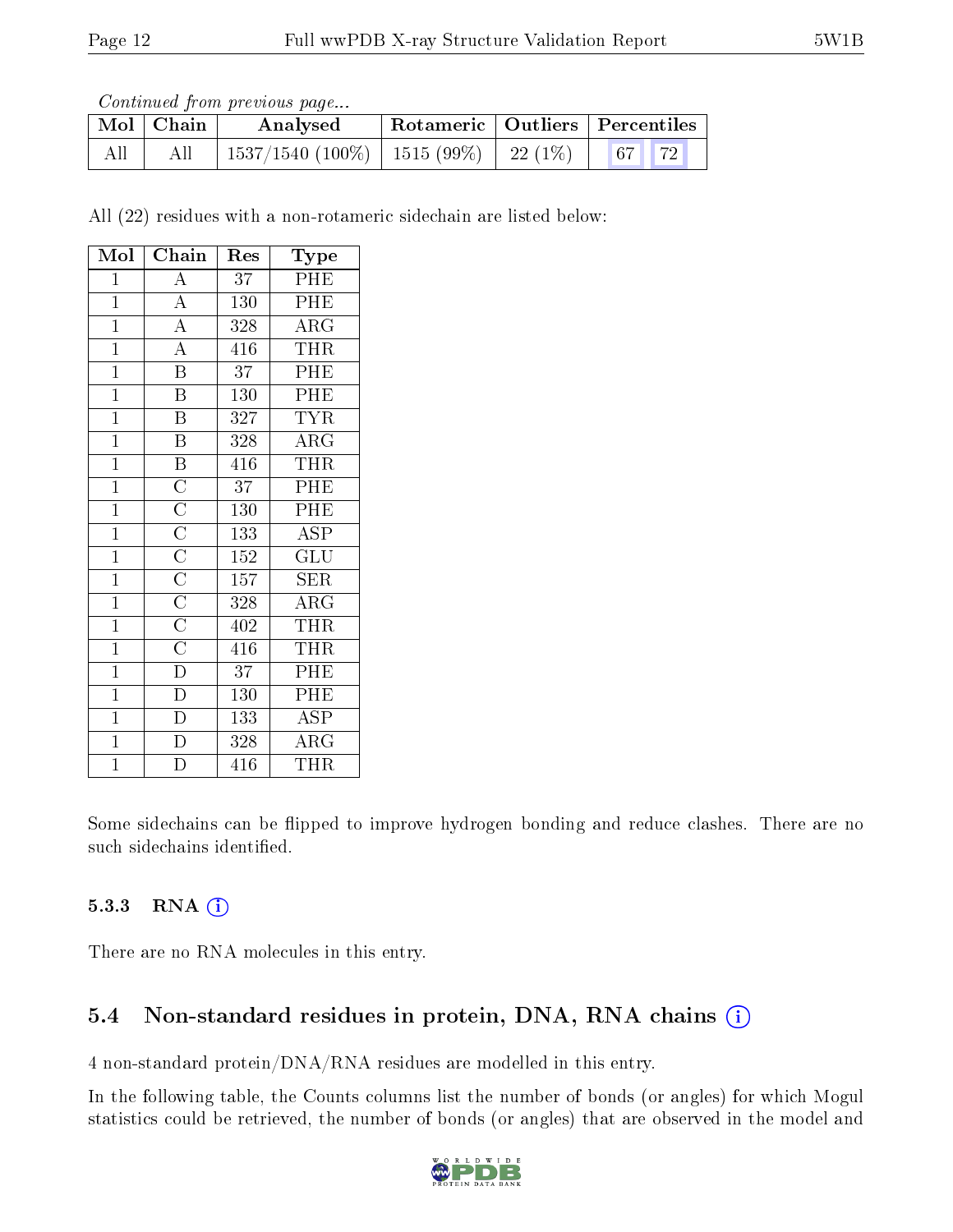the number of bonds (or angles) that are defined in the Chemical Component Dictionary. The Link column lists molecule types, if any, to which the group is linked. The Z score for a bond length (or angle) is the number of standard deviations the observed value is removed from the expected value. A bond length (or angle) with  $|Z| > 2$  is considered an outlier worth inspection. RMSZ is the root-mean-square of all Z scores of the bond lengths (or angles).

| Mol<br>Type | Chain | Res | Link | Bond lengths |      |             | Bond angles |      |             |
|-------------|-------|-----|------|--------------|------|-------------|-------------|------|-------------|
|             |       |     |      | Counts       | RMSZ | # $ Z  > 2$ | Counts      | RMSZ | # $ Z  > 2$ |
| <b>LLP</b>  |       | 266 |      | 23, 24, 25   | 2.58 | 5(21%)      | 25,32,34    | 1.63 | $5(20\%)$   |
| <b>LLP</b>  |       | 266 |      | 23, 24, 25   | 2.63 | 6(26%)      | 25,32,34    | 1.52 | 3(12%)      |
| <b>LLP</b>  | B     | 266 |      | 23, 24, 25   | 2.57 | 6(26%)      | 25,32,34    | 1.43 | $2(8\%)$    |
| LLP         |       | 266 |      | 23, 24, 25   | 2.56 | $5(21\%)$   | 25,32,34    | 1.34 | $2(8\%)$    |

In the following table, the Chirals column lists the number of chiral outliers, the number of chiral centers analysed, the number of these observed in the model and the number defined in the Chemical Component Dictionary. Similar counts are reported in the Torsion and Rings columns. '-' means no outliers of that kind were identified.

| Mol | Type       | Chain | Res | $\lfloor$ Link $\rfloor$ | Chirals | <b>Torsions</b>     | Rings   |
|-----|------------|-------|-----|--------------------------|---------|---------------------|---------|
|     | LLP        |       | 266 |                          |         | $\sqrt{8/16/17/19}$ | 0/1/1/1 |
|     | <b>LLP</b> | C     | 266 |                          |         | 5/16/17/19          | 0/1/1/1 |
|     | <b>LLP</b> |       | 266 |                          |         | 6/16/17/19          | 0/1/1/1 |
|     | LLP        |       | 266 |                          |         | 6/16/17/19          | 0/1/1/1 |

| Mol          | Chain    | Res | <b>Type</b> | Atoms                    | $\mathbf{Z}$ | Observed $(A)$ | $\overline{\text{Ideal}}(\AA)$ |
|--------------|----------|-----|-------------|--------------------------|--------------|----------------|--------------------------------|
| 1            | D        | 266 | <b>LLP</b>  | $C4-C4'$                 | 8.18         | 1.62           | 1.46                           |
| 1            | B        | 266 | <b>LLP</b>  | $C4-C4'$                 | 8.16         | 1.62           | 1.46                           |
| $\mathbf{1}$ | $\rm C$  | 266 | <b>LLP</b>  | $C4-C4'$                 | 8.04         | 1.61           | 1.46                           |
| 1            | A        | 266 | <b>LLP</b>  | $C4-C4'$                 | 7.97         | 1.61           | 1.46                           |
| 1            | A        | 266 | <b>LLP</b>  | $C4'$ -NZ                | 4.98         | 1.44           | 1.27                           |
| $\mathbf{1}$ | B        | 266 | <b>LLP</b>  | $C4'$ -NZ                | 4.94         | 1.43           | 1.27                           |
| $\mathbf{1}$ | D        | 266 | <b>LLP</b>  | $C4'$ -NZ                | 4.92         | 1.43           | 1.27                           |
| $\mathbf{1}$ | $\rm C$  | 266 | <b>LLP</b>  | $C4'$ -NZ                | 4.88         | 1.43           | 1.27                           |
| 1            | $\rm C$  | 266 | <b>LLP</b>  | $C4-C5$                  | $-4.25$      | 1.36           | 1.42                           |
| 1            | $\bf{A}$ | 266 | <b>LLP</b>  | $C4-C5$                  | $-3.95$      | 1.37           | 1.42                           |
| $\mathbf{1}$ | D        | 266 | <b>LLP</b>  | $C4-C5$                  | $-3.87$      | 1.37           | 1.42                           |
| $\mathbf{1}$ | $\rm C$  | 266 | <b>LLP</b>  | $C2$ <sup>-</sup> $C2$   | 3.62         | 1.56           | 1.50                           |
| 1            | B        | 266 | <b>LLP</b>  | $C4-C5$                  | $-3.51$      | 1.37           | 1.42                           |
| $\mathbf{1}$ | B        | 266 | <b>LLP</b>  | $C2$ <sup>-</sup> $C2$   | 3.45         | 1.56           | 1.50                           |
| $\mathbf{1}$ | D        | 266 | <b>LLP</b>  | $C2$ <sup>-</sup> $C2$   | 3.42         | 1.56           | 1.50                           |
| 1            | А        | 266 | LLP         | $C2$ <sup>'</sup> - $C2$ | 3.33         | 1.56           | 1.50                           |

All (22) bond length outliers are listed below:

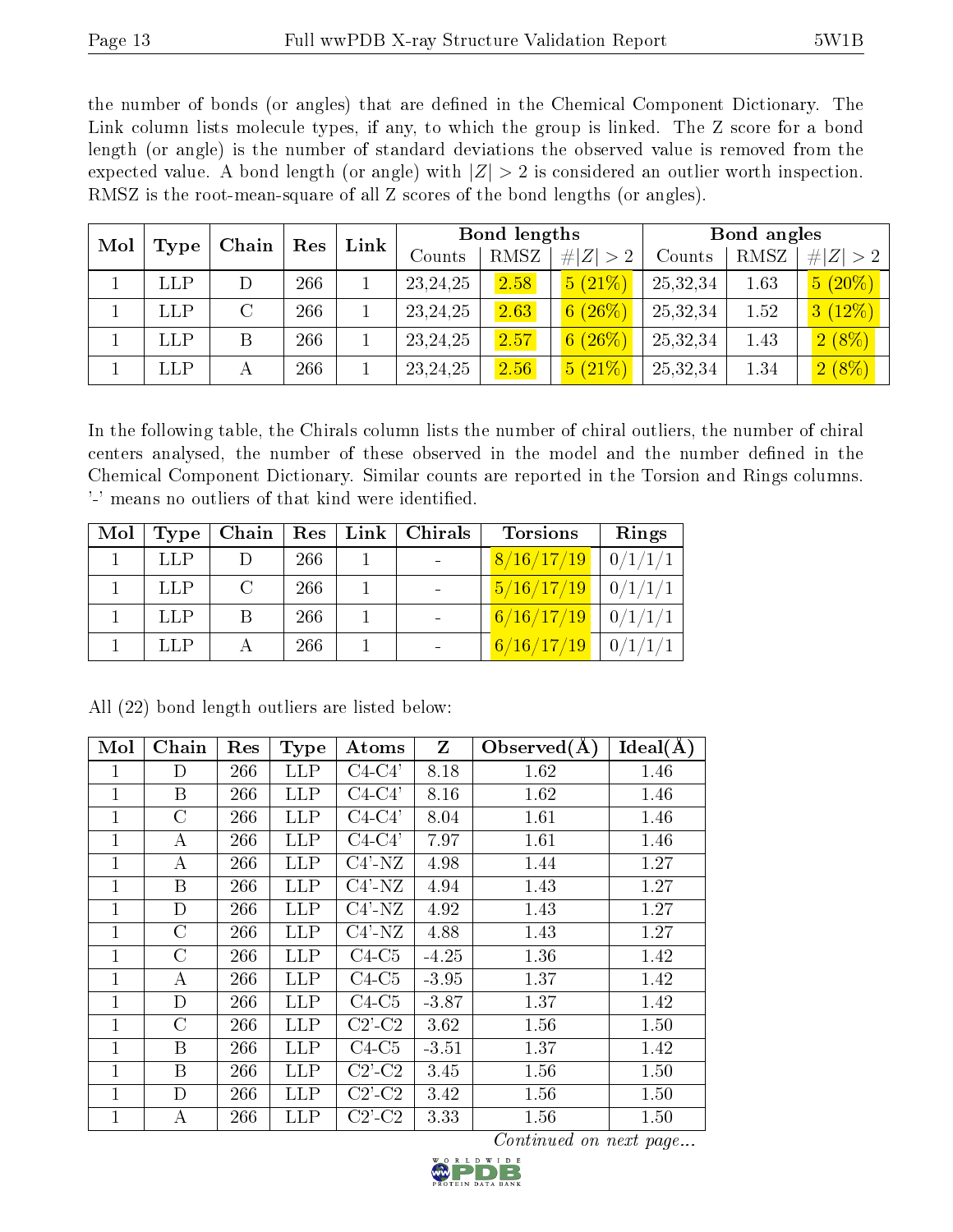| Mol | Chain  | Res | Type        | Atoms        | Z       | Observed $(A)$ | Ideal(A) |
|-----|--------|-----|-------------|--------------|---------|----------------|----------|
|     |        | 266 | <b>LLP</b>  | $C6-N1$      | 3.23    | 1.41           | 1.34     |
|     |        | 266 | <b>LLP</b>  | $C6-N1$      | 3.03    | 1.40           | 1.34     |
|     |        | 266 | LLP         | $C6-N1$      | 3.03    | 1.40           | 1.34     |
|     | C      | 266 | <b>LLP</b>  | $C6-N1$      | 2.92    | 1.40           | 1.34     |
|     | $\cap$ | 266 | ${\rm LLP}$ | $C4-C3$      | $-2.28$ | 1.37           | 1.40     |
|     |        | 266 |             | $C5$ '- $C5$ | 2.06    | 1.56           | 1.50     |

Continued from previous page...

All (12) bond angle outliers are listed below:

| Mol | Chain         | Res | Type       | Atoms                      | Z       | Observed $(^\circ)$ | Ideal $(^{\circ}$ |
|-----|---------------|-----|------------|----------------------------|---------|---------------------|-------------------|
|     | D             | 266 | LLP        | $C4-C4'$ -NZ               | $-4.56$ | 103.37              | 124.31            |
| 1   | В             | 266 | LLP        | $C4-C4'$ -NZ               | $-4.50$ | 103.65              | 124.31            |
|     | С             | 266 | LLP        | $C4-C4'$ -NZ               | $-4.41$ | 104.06              | 124.31            |
|     | А             | 266 | <b>LLP</b> | $C4-C4'$ -NZ               | $-4.10$ | 105.49              | 124.31            |
|     | D             | 266 | <b>LLP</b> | $OP4$ -C5'-C5              | 3.13    | 115.32              | 109.35            |
| 1   | D             | 266 | LLP        | $OP3-POP4$                 | 2.58    | 113.59              | 106.73            |
|     | В             | 266 | LLP        | $C5-C6-N1$                 | $-2.43$ | 119.77              | 123.82            |
| 1   | $\mathcal{C}$ | 266 | LLP        | $C5-C6-N1$                 | $-2.25$ | 120.08              | 123.82            |
|     | D             | 266 | LLP        | $C5-C6-N1$                 | $-2.21$ | 120.14              | 123.82            |
|     | C             | 266 | LLP        | $C3-C4-C4'$                | $-2.14$ | 116.42              | 120.41            |
| 1   | D             | 266 | LLP        | $C2$ <sup>-</sup> $C2$ -N1 | 2.08    | 121.73              | 117.67            |
|     | А             | 266 | LLP        | $C5-C6-N1$                 | $-2.05$ | 120.40              | 123.82            |

There are no chirality outliers.

All (25) torsion outliers are listed below:

| Mol          | Chain        | Res | Type        | Atoms                        |
|--------------|--------------|-----|-------------|------------------------------|
| 1            | D            | 266 | ${\rm LLP}$ | $C5$ <sup>2</sup> -OP4-P-OP1 |
| 1            | D            | 266 | LLP         | $O$ -C-CA-CB                 |
| 1            | D            | 266 | LLP         | $CG$ - $CD$ - $CE$ - $NZ$    |
| 1            | С            | 266 | LLP         | C-CA-CB-CG                   |
| 1            | С            | 266 | LLP         | $O$ -C-CA-CB                 |
| 1            | С            | 266 | LLP         | $CG$ - $CD$ - $CE$ - $NZ$    |
| 1            | В            | 266 | LLP         | C-CA-CB-CG                   |
| $\mathbf{1}$ | В            | 266 | <b>LLP</b>  | $O$ -C-CA-CB                 |
| 1            | В            | 266 | LLP         | $CG$ - $CD$ - $CE$ - $NZ$    |
| 1            | A            | 266 | LLP         | $O$ -C-CA-CB                 |
| $\mathbf{1}$ | A            | 266 | <b>LLP</b>  | $CG$ - $CD$ - $CE$ - $NZ$    |
| 1            | D            | 266 | <b>LLP</b>  | $C$ -CA-CB-CG                |
| 1            | $\mathbf{A}$ | 266 | LLP         | C-CA-CB-CG                   |
| 1            | А            | 266 | LLP         | $C3-C4-C4'$ -NZ              |
| 1            | D            | 266 | LLP         | C3-C4-C4'-NZ                 |

 $\overline{Continued\ on\ next\ page...}_{\substack{w,0,\ R\ L\ D\ W\ I\ D\ E}}$ 

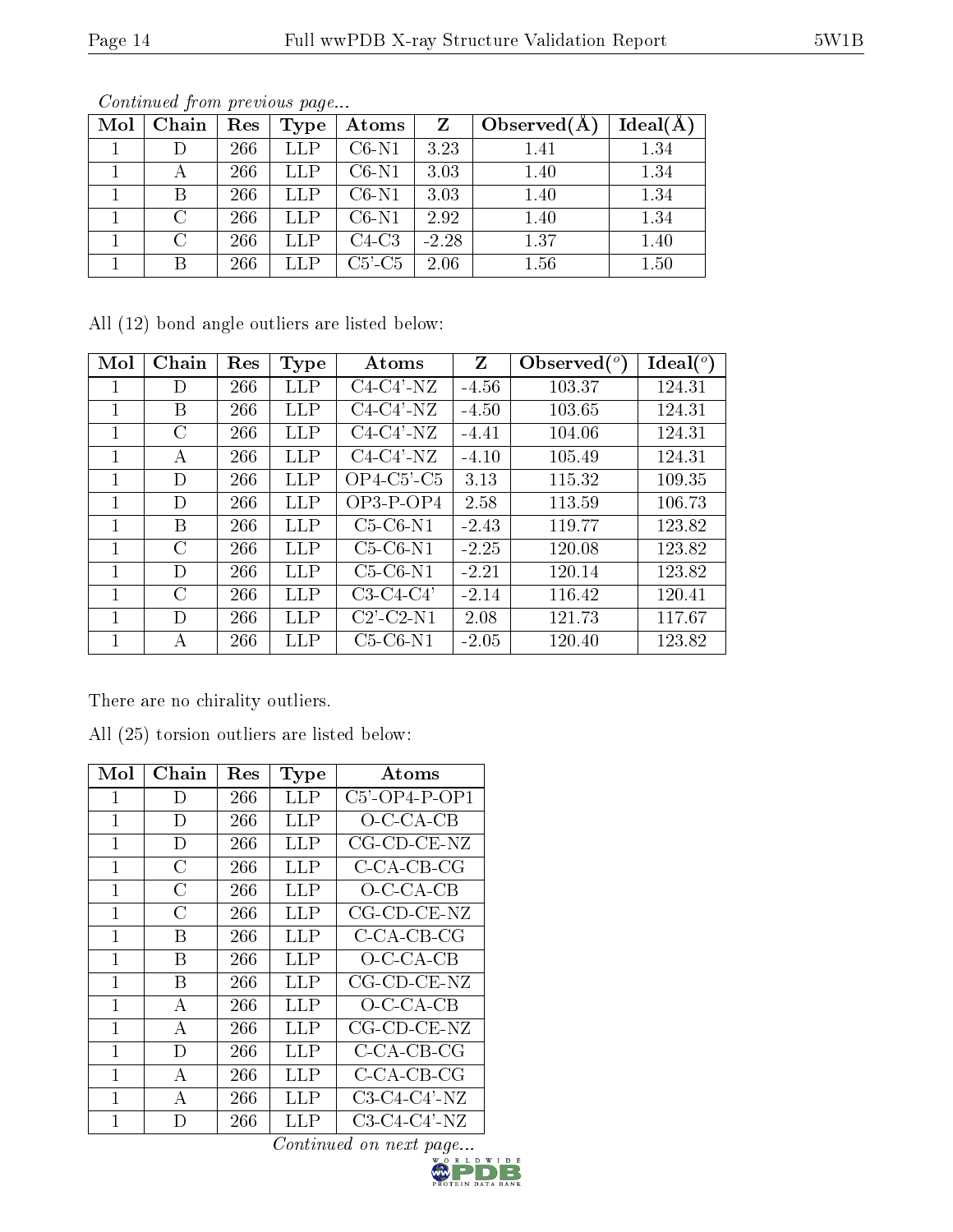| Mol | $Chain$       | $\operatorname{Res}% \left( \mathcal{N}\right) \equiv\operatorname{Res}(\mathcal{N}_{0},\mathcal{N}_{0})$ | Type | Atoms                        |
|-----|---------------|-----------------------------------------------------------------------------------------------------------|------|------------------------------|
| 1   | $\mathcal{C}$ | 266                                                                                                       | LLP  | $C3-C4-C4'$ -NZ              |
| 1   | В             | 266                                                                                                       | LLP  | $C3-C4-C4'$ -NZ              |
| 1   | В             | 266                                                                                                       | LLP  | $C5-C4-C4'$ -NZ              |
| 1   | A             | 266                                                                                                       | LLP  | $C5-C4-C4'$ -NZ              |
| 1   | Ð             | 266                                                                                                       | LLP  | $C5$ <sup>2</sup> -OP4-P-OP2 |
| 1   | D             | 266                                                                                                       | LLP  | $C5-C4-C4'$ -NZ              |
| 1   | C             | 266                                                                                                       | LLP  | $C5-C4-C4'$ -NZ              |
| 1   | Ð             | 266                                                                                                       | LLP  | $CD$ - $CE$ -NZ- $C4$ '      |
| 1   | R             | 266                                                                                                       | LLP  | $CD$ - $CE$ -NZ- $C4$ '      |
|     |               | 266                                                                                                       | LLP  | CD-CE-NZ-C4'                 |

Continued from previous page...

There are no ring outliers.

2 monomers are involved in 2 short contacts:

|  |     |  | Mol   Chain   Res   Type   Clashes   Symm-Clashes |
|--|-----|--|---------------------------------------------------|
|  |     |  |                                                   |
|  | 266 |  |                                                   |

#### 5.5 Carbohydrates  $(i)$

There are no carbohydrates in this entry.

#### 5.6 Ligand geometry  $(i)$

Of 4 ligands modelled in this entry, 4 are monoatomic - leaving 0 for Mogul analysis.

There are no bond length outliers.

There are no bond angle outliers.

There are no chirality outliers.

There are no torsion outliers.

There are no ring outliers.

No monomer is involved in short contacts.

#### 5.7 [O](https://www.wwpdb.org/validation/2017/XrayValidationReportHelp#nonstandard_residues_and_ligands)ther polymers  $(i)$

There are no such residues in this entry.

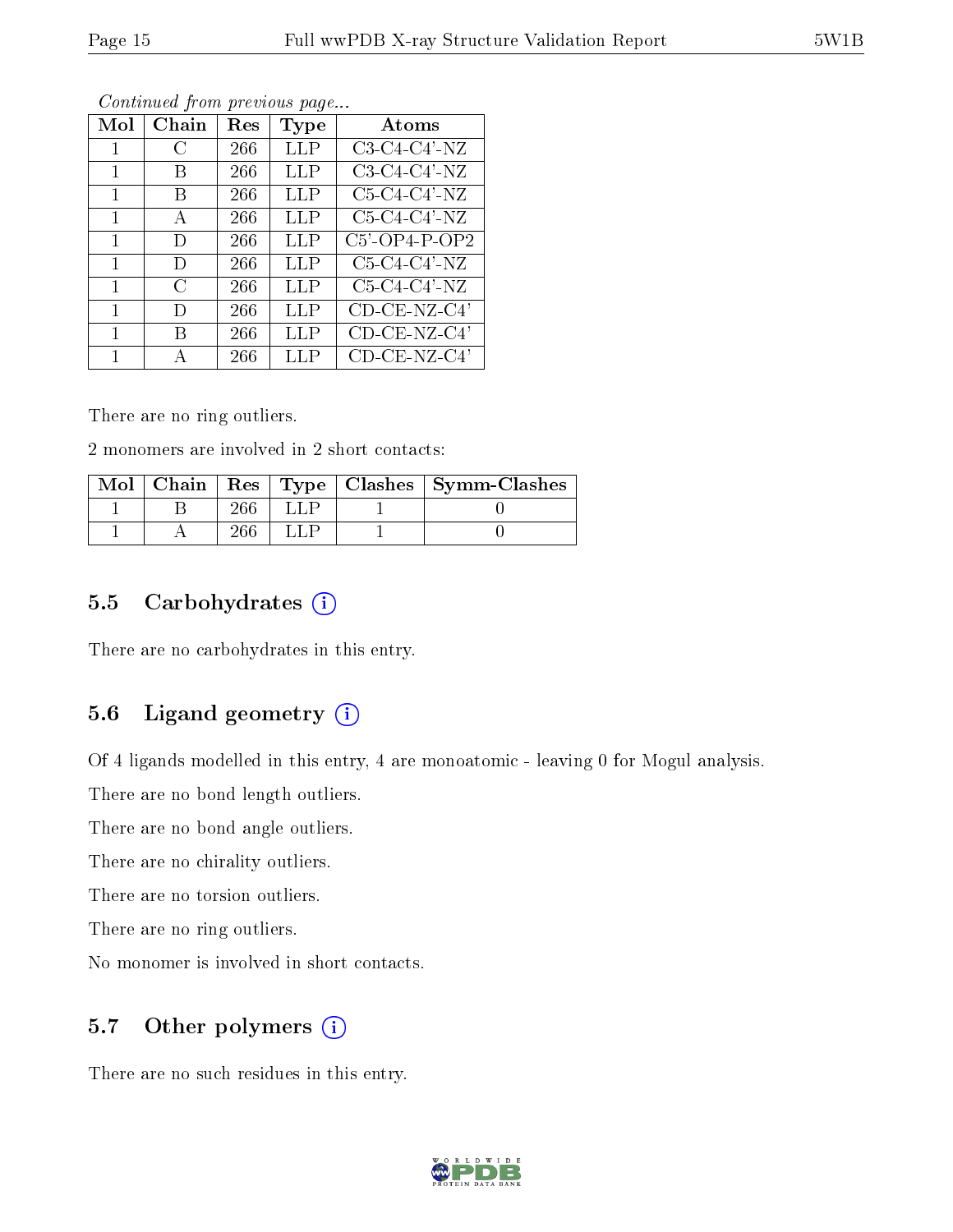## 5.8 Polymer linkage issues (i)

There are no chain breaks in this entry.

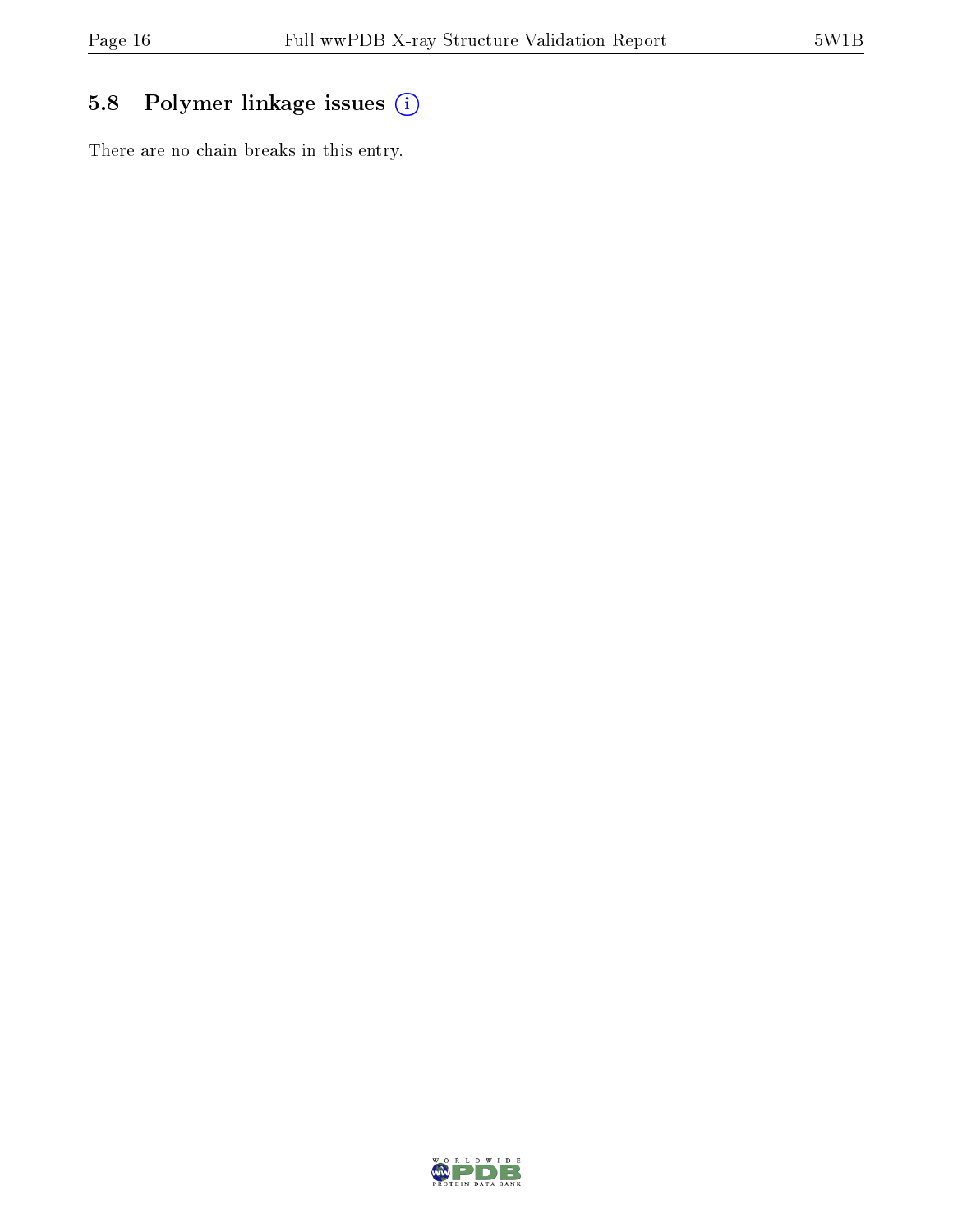## 6 Fit of model and data  $(i)$

## 6.1 Protein, DNA and RNA chains  $(i)$

In the following table, the column labelled  $#RSRZ> 2'$  contains the number (and percentage) of RSRZ outliers, followed by percent RSRZ outliers for the chain as percentile scores relative to all X-ray entries and entries of similar resolution. The OWAB column contains the minimum, median,  $95<sup>th</sup>$  percentile and maximum values of the occupancy-weighted average B-factor per residue. The column labelled ' $Q< 0.9$ ' lists the number of (and percentage) of residues with an average occupancy less than 0.9.

| Mol | Chain   | Analysed          | $<$ RSRZ $>$ | $\rm \#RSRZ{>}2$         | $OWAB(A^2)$     | $\mathrm{Q}{<}0.9$ |
|-----|---------|-------------------|--------------|--------------------------|-----------------|--------------------|
|     |         | $465/467$ (99\%)  | 0.51         | 33 $(7\%)$<br>16<br> 15  | 26, 42, 69, 121 |                    |
|     | Β       | $465/467$ (99\%)  | 0.41         | $15(3\%)$<br>47<br>46    | 27, 41, 63, 103 |                    |
|     | $\rm C$ | $465/467$ (99%)   | 0.44         | 14 $(3%)$<br>$-50$<br>49 | 25, 43, 69, 106 |                    |
|     | D       | $465/467$ (99%)   | 0.53         | 38 $(8\%)$               | 26, 40, 76, 111 |                    |
| All | All     | $1860/1868$ (99%) | 0.47         | $100(5\%)$<br>25<br>24   | 25, 41, 72, 121 |                    |

All (100) RSRZ outliers are listed below:

| Mol            | Chain                   | Res | Type       | $_{\rm RSRZ}$ |
|----------------|-------------------------|-----|------------|---------------|
| $\mathbf{1}$   | A                       | 407 | <b>HIS</b> | 7.3           |
| $\overline{1}$ | D                       | 467 | GLU        | 6.8           |
| $\mathbf{1}$   | $\mathbf D$             | 407 | <b>HIS</b> | 6.0           |
| $\mathbf{1}$   | $\mathbf{A}$            | 467 | GLU        | 5.8           |
| $\overline{1}$ | B                       | 467 | GLU        | $5.2\,$       |
| $\overline{1}$ | $\overline{C}$          | 467 | GLU        | 5.1           |
| $\overline{1}$ | $\boldsymbol{A}$        | 119 | <b>GLY</b> | $5.0\,$       |
| $\mathbf{1}$   | D                       | 399 | ASP        | 4.3           |
| $\overline{1}$ | $\boldsymbol{B}$        | 401 | ALA        | 4.2           |
| $\overline{1}$ | $\overline{\rm A}$      | 401 | <b>ALA</b> | 3.9           |
| $\overline{1}$ | D                       | 444 | LEU        | 3.9           |
| $\overline{1}$ | $\overline{\rm C}$      | 407 | ĪΗS        | 3.9           |
| $\mathbf{1}$   | $\overline{\rm A}$      | 409 | ASP        | 3.9           |
| $\mathbf{1}$   | $\overline{D}$          | 398 | $\rm{ARG}$ | 3.8           |
| $\mathbf{1}$   | $\mathbf D$             | 403 | <b>GLY</b> | 3.7           |
| $\overline{1}$ | D                       | 464 | <b>LYS</b> | $3.6\,$       |
| $\mathbf{1}$   | $\mathbf D$             | 34  | TYR        | $3.6\,$       |
| $\mathbf{1}$   | D                       | 445 | <b>LYS</b> | 3.5           |
| $\mathbf{1}$   | Β                       | 272 | ILE        | 3.5           |
| $\mathbf{1}$   | $\mathbf D$             | 455 | <b>VAL</b> | 3.5           |
| $\mathbf{1}$   | $\overline{\mathrm{D}}$ | 449 | PHE        | 3.4           |

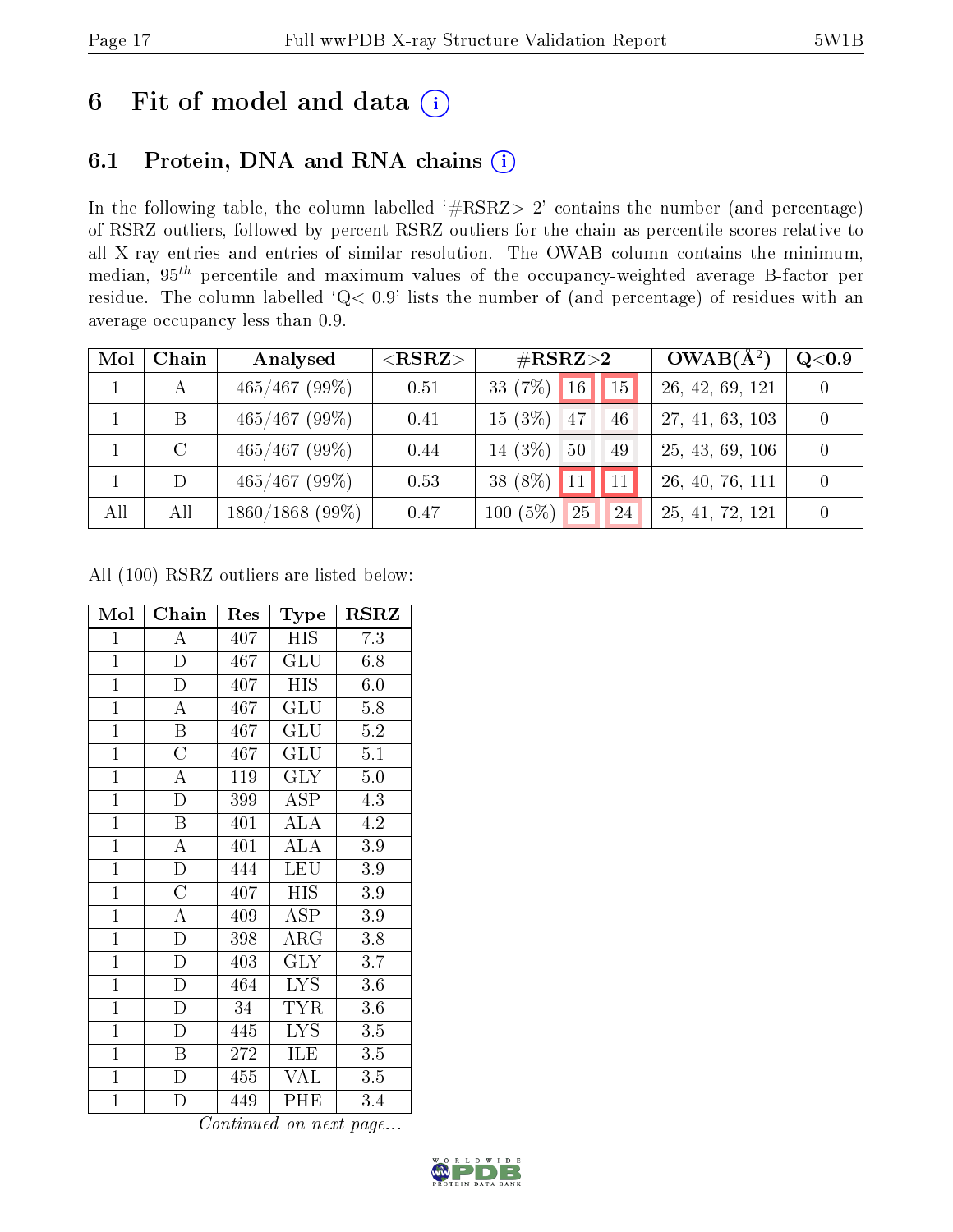|--|--|

| Mol            | $\overline{\text{Chain}}$ | Res              | Type                            | <b>RSRZ</b>      |
|----------------|---------------------------|------------------|---------------------------------|------------------|
| $\overline{1}$ | $\overline{A}$            | $\overline{120}$ | IYS                             | $\overline{3.4}$ |
| $\mathbf{1}$   | $\overline{C}$            | 400              | PRO                             | 3.4              |
| $\overline{1}$ | $\overline{\rm C}$        | <b>120</b>       | $\overline{\text{LYS}}$         | $\overline{3.3}$ |
| $\mathbf{1}$   | $\overline{C}$            | $2\overline{3}$  | GLU                             | $\overline{3.3}$ |
| $\overline{1}$ | $\overline{\rm C}$        | $118\,$          | $\overline{\text{GLU}}$         | $\overline{3.3}$ |
| $\overline{1}$ | $\overline{\mathbf{D}}$   | 402              | $T\bar{H}R$                     | $\overline{3.2}$ |
| $\overline{1}$ | $\overline{\rm D}$        | 466              | ILE                             | $\overline{3.1}$ |
| $\overline{1}$ | $\overline{\rm D}$        | 447              | <b>LEU</b>                      | $\overline{3.1}$ |
| $\overline{1}$ | $\overline{A}$            | 441              | PHE                             | $\overline{3.0}$ |
| $\overline{1}$ | $\overline{\mathbf{B}}$   | 466              | <b>ILE</b>                      | $\overline{3.0}$ |
| $\overline{1}$ | D                         | 66               | ILE                             | $\overline{2.9}$ |
| $\overline{1}$ | $\overline{\rm D}$        | 400              | $\overline{\text{PRO}}$         | $\overline{2.9}$ |
| $\overline{1}$ | $\mathbf D$               | 463              | <b>LEU</b>                      | 2.9              |
| $\overline{1}$ | $\overline{A}$            | 272              | ILE                             | $2.9\,$          |
| $\overline{1}$ | $\overline{\rm D}$        | $\overline{23}$  | $\overline{{\rm GLU}}$          | $\overline{2.9}$ |
| $\overline{1}$ | $\overline{\rm D}$        | 404              | $\overline{{\rm GLU}}$          | 2.9              |
| $\overline{1}$ | $\overline{\rm C}$        | 119              | $\overline{\mathrm{GLY}}$       | $\overline{2.8}$ |
| $\mathbf{1}$   | $\overline{\rm D}$        | 439              | <b>GLU</b>                      | $2.8\,$          |
| $\mathbf{1}$   | A                         | 456              | LEU                             | $2.8\,$          |
| $\overline{1}$ | $\overline{\rm D}$        | 438              | $\overline{\text{L} \text{YS}}$ | $\overline{2.8}$ |
| $\mathbf{1}$   | $\mathbf D$               | 26               | $\overline{\text{GLU}}$         | $\overline{2.7}$ |
| $\overline{1}$ | $\overline{\mathrm{B}}$   | <sup>118</sup>   | $\overline{\text{GLU}}$         | $\overline{2.6}$ |
| $\mathbf{1}$   | B                         | 62               | TRP                             | $2.6\,$          |
| $\overline{1}$ | $\overline{\rm C}$        | 466              | ILE                             | 2.6              |
| $\mathbf{1}$   | $\overline{A}$            | 403              | $\overline{\text{GLY}}$         | $2.\overline{6}$ |
| $\overline{1}$ | $\overline{A}$            | 421              | $\overline{\text{VAL}}$         | 2.6              |
| $\overline{1}$ | $\overline{A}$            | 369              | $\overline{\text{ASP}}$         | $\overline{2.5}$ |
| $\overline{1}$ | $\overline{\rm A}$        | 442              | $\overline{\rm ALA}$            | $2.5\,$          |
| $\overline{1}$ | $\overline{\rm A}$        | $\overline{23}$  | $\overline{\text{GLU}}$         | 2.5              |
| $\mathbf 1$    | D                         | $\overline{27}$  | <b>ALA</b>                      | 2.5              |
| $\mathbf{1}$   | А                         | 372              | $\overline{\text{PRO}}$         | $2.\overline{5}$ |
| $\mathbf{1}$   | $\overline{\rm C}$        | 439              | GLU                             | $2.5\,$          |
| $\mathbf{1}$   | $\overline{\rm A}$        | 444              | <b>LEU</b>                      | 2.4              |
| $\mathbf{1}$   | $\overline{D}$            | 460              | <b>THR</b>                      | 2.4              |
| $\mathbf{1}$   | A                         | 463              | <b>LEU</b>                      | 2.4              |
| $\overline{1}$ | A                         | 464              | $\overline{\text{LYS}}$         | 2.4              |
| $\mathbf{1}$   | $\overline{\rm D}$        | 441              | PHE                             | 2.4              |
| $\mathbf{1}$   | ${\rm D}$                 | 457              | $\overline{\rm ARG}$            | 2.4              |
| $\mathbf{1}$   | $\overline{\rm C}$        | 448              | $\overline{\text{GLU}}$         | $\overline{2.3}$ |
| $\mathbf{1}$   | B                         | 122              | <b>LYS</b>                      | 2.3              |
| $\mathbf{1}$   | $\overline{\rm A}$        | $\overline{404}$ | GLU                             | $\overline{2.3}$ |
| $\mathbf{1}$   | A                         | 30               | <b>LYS</b>                      | 2.3              |

Continued from previous page...

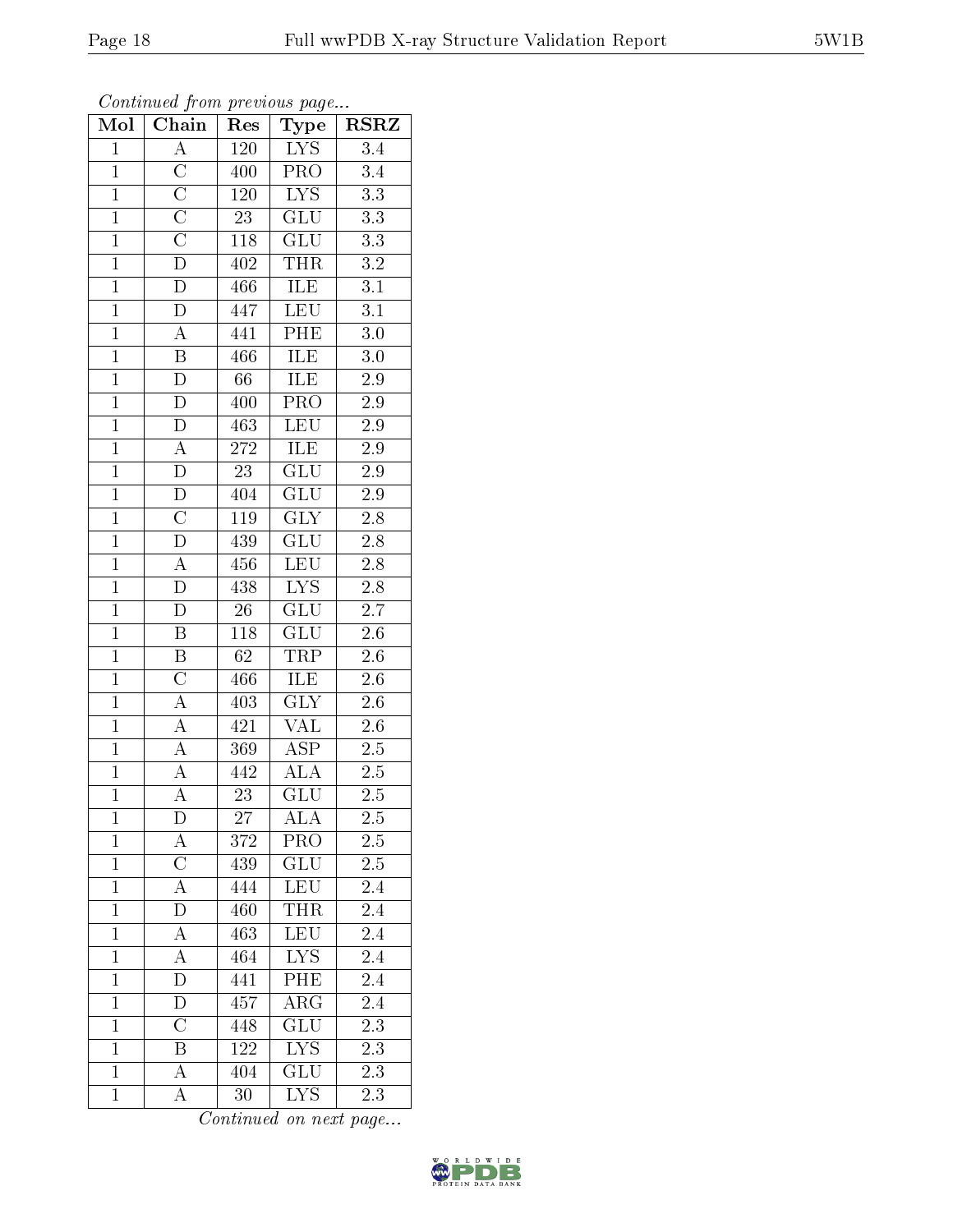| Mol            | Chain                   | Res              | Type                    | RSRZ             |
|----------------|-------------------------|------------------|-------------------------|------------------|
| $\mathbf{1}$   | $\overline{\rm A}$      | 177              | ALA                     | $\overline{2.3}$ |
| $\mathbf{1}$   | D                       | $22\,$           | $\rm{ARG}$              | 2.3              |
| $\overline{1}$ | $\boldsymbol{A}$        | 451              | <b>TYR</b>              | $\overline{2.3}$ |
| $\overline{1}$ | $\overline{\mathbf{B}}$ | $152\,$          | GLU                     | $2\overline{.3}$ |
| $\overline{1}$ | $\overline{\rm D}$      | 442              | $\overline{\rm ALA}$    | $\overline{2.3}$ |
| $\mathbf{1}$   | $\overline{D}$          | $18\,$           | $\rm{ARG}$              | $2\overline{.3}$ |
| $\mathbf{1}$   | A                       | 118              | $\overline{\text{GLU}}$ | $2.3\,$          |
| $\overline{1}$ | $\overline{\rm A}$      | 152              | GLU                     | $\overline{2.3}$ |
| $\overline{1}$ | $\, {\bf B}$            | 442              | <b>ALA</b>              | $2.2\,$          |
| $\overline{1}$ | $\overline{B}$          | $\overline{310}$ | $\overline{\rm ALA}$    | $\overline{2.2}$ |
| $\mathbf{1}$   | $\boldsymbol{A}$        | 176              | <b>ILE</b>              | $2.2\,$          |
| $\overline{1}$ | $\overline{\mathrm{B}}$ | 66               | <b>ILE</b>              | $\overline{2.2}$ |
| $\overline{1}$ | $\overline{\rm A}$      | 117              | $\overline{\text{LYS}}$ | 2.2              |
| $\overline{1}$ | $\overline{A}$          | $56\,$           | <b>ALA</b>              | $\overline{2.2}$ |
| $\overline{1}$ | $\overline{A}$          | 273              | $\overline{\text{GLY}}$ | $\overline{2.2}$ |
| $\overline{1}$ | $\overline{\rm D}$      | 459              | $\overline{\rm{PHE}}$   | $2.2\,$          |
| $\overline{1}$ | $\overline{\rm D}$      | 446              | $\overline{\text{GLY}}$ | $\overline{2.2}$ |
| $\overline{1}$ | $\overline{\rm C}$      | $\sqrt{272}$     | <b>ILE</b>              | 2.1              |
| $\overline{1}$ | $\overline{\rm D}$      | 409              | $\overline{\text{ASP}}$ | $\overline{2.1}$ |
| $\overline{1}$ | $\overline{\rm C}$      | 155              | $\overline{\text{PHE}}$ | $\overline{2.1}$ |
| $\overline{1}$ | $\overline{\rm D}$      | 451              | <b>TYR</b>              | 2.1              |
| $\overline{1}$ | $\overline{\rm C}$      | $\overline{13}$  | <b>MET</b>              | $\overline{2.1}$ |
| $\overline{1}$ | $\overline{A}$          | 466              | ILE                     | 2.1              |
| $\overline{1}$ | $\overline{A}$          | 439              | $\overline{\text{GLU}}$ | $\overline{2.1}$ |
| $\overline{1}$ | $\overline{\rm D}$      | $3\overline{71}$ | PHE                     | $2.\overline{1}$ |
| $\mathbf{1}$   | $\overline{\mathrm{B}}$ | $\overline{71}$  | <b>ALA</b>              | $2.1\,$          |
| $\overline{1}$ | $\overline{\rm D}$      | 465              | $\overline{\text{PRO}}$ | 2.1              |
| $\mathbf{1}$   | B                       | 465              | PRO                     | 2.1              |
| $\overline{1}$ | $\overline{\rm A}$      | 405              | $\overline{\text{GLN}}$ | $\overline{2.0}$ |
| 1              | Β                       | 304              | <b>LEU</b>              | $_{2.0}$         |
| $\mathbf{1}$   | $\overline{\rm C}$      | 178              | <b>GLN</b>              | 2.0              |
| $\mathbf{1}$   | D                       | 14               | VAL                     | 2.0              |
| $\mathbf{1}$   | A                       | $\overline{62}$  | TRP                     | 2.0              |
| $\mathbf{1}$   | $\overline{\mathrm{B}}$ | 305              | $\overline{\rm ALA}$    | 2.0              |
| $\mathbf{1}$   | Ā                       | $52\,$           | <b>SER</b>              | $2.\overline{0}$ |
| $\mathbf{1}$   | D                       | 30               | $\overline{\text{LYS}}$ | 2.0              |
| $\mathbf{1}$   | D                       | 65               | MET                     | 2.0              |

Continued from previous page...

### 6.2 Non-standard residues in protein, DNA, RNA chains (i)

In the following table, the Atoms column lists the number of modelled atoms in the group and the number defined in the chemical component dictionary. The B-factors column lists the minimum,